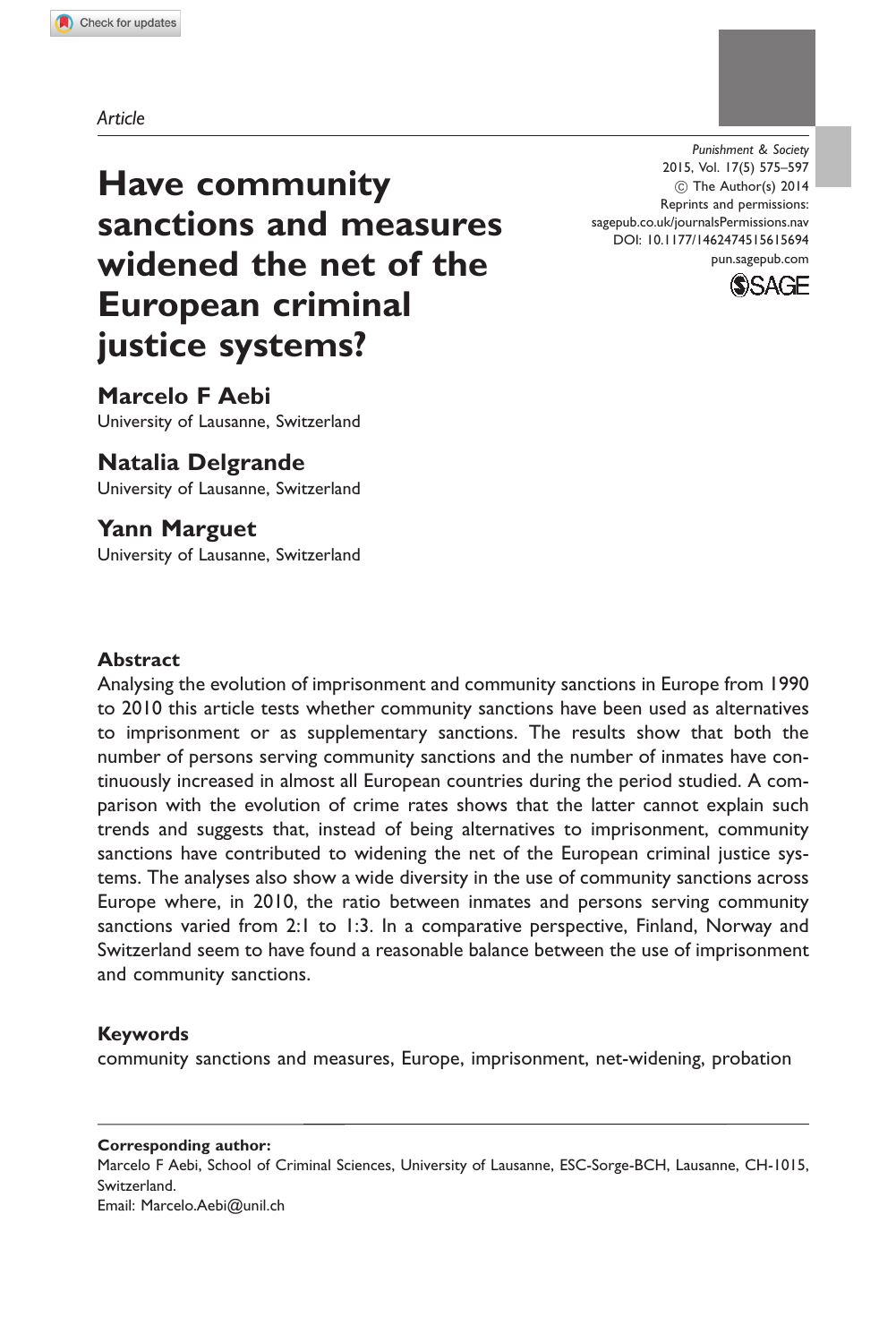# Introduction

The development of community sanctions and measures (CSM) was originally saluted as a positive step to reduce prison populations and improve reintegration of offenders by keeping them in the community. According to this view, the growth of CSM – particularly significant in Europe since the 1990s – should have led to a decrease in the number of prisoners. However, CSM can also be used as additional sanctions instead of alternatives to imprisonment, contributing thus to widen the net of the criminal justice system. The goal of this article is to test which of these opposite views is corroborated by the available data on prison and probation in Europe.

# Theoretical framework

The net-widening metaphor was coined by Stanley Cohen in 1979, when he affirmed that:

the major results of the new movements towards 'community' and 'diversion' have been to increase rather than decrease the *amount* of intervention directed at many groups of deviants in the system and, probably, to increase rather than decrease the total number who get into the system in the first place. In other words: 'alternatives' become not alternatives at all but new programs which supplement the existing system or else expand it by attracting new populations. I will refer to these two overlapping possibilities as 'thinning the mesh' and 'widening the net' respectively. (Cohen, 1979: 347, emphases in original)

Rapidly, the expression net-widening became part of the scientific jargon, and it started to be used widely and sometimes ambiguously. It only took a few years for McMahon (1990) to denounce the vagaries in the use of that concept. Later on, a clarification was introduced by Tonry and Lynch (1996), who distinguished the risk of net-widening related to front-end programmes (i.e. intermediate sanction programmes designed to avoid sending an offender to prison) and back-end programmes (i.e. those concerning offenders released early or diverted to the programme by corrections officials after serving a part of their sentence in prison).

This article follows the conceptualization of net-widening provided by John Muncie who defines it as 'the processes whereby attempts to prevent crime and develop community-based corrections act to expand the criminal justice system and draw more subjects into its remit' (Muncie, 2001: 262). Considering that persons diverted to community corrections after having stayed in prison (i.e. those sent to back-end programmes) are already inside the net, this study does not deal with them but focuses on *front-end net-widening*. Consequently, offenders conditionally released (the equivalent of *parole* in the United States), offenders serving sanctions under the regime of semi-liberty and *probationers* placed in custody for any other reason<sup>1</sup> are not included in our analyses, even if they are usually placed under the supervision of probation agencies.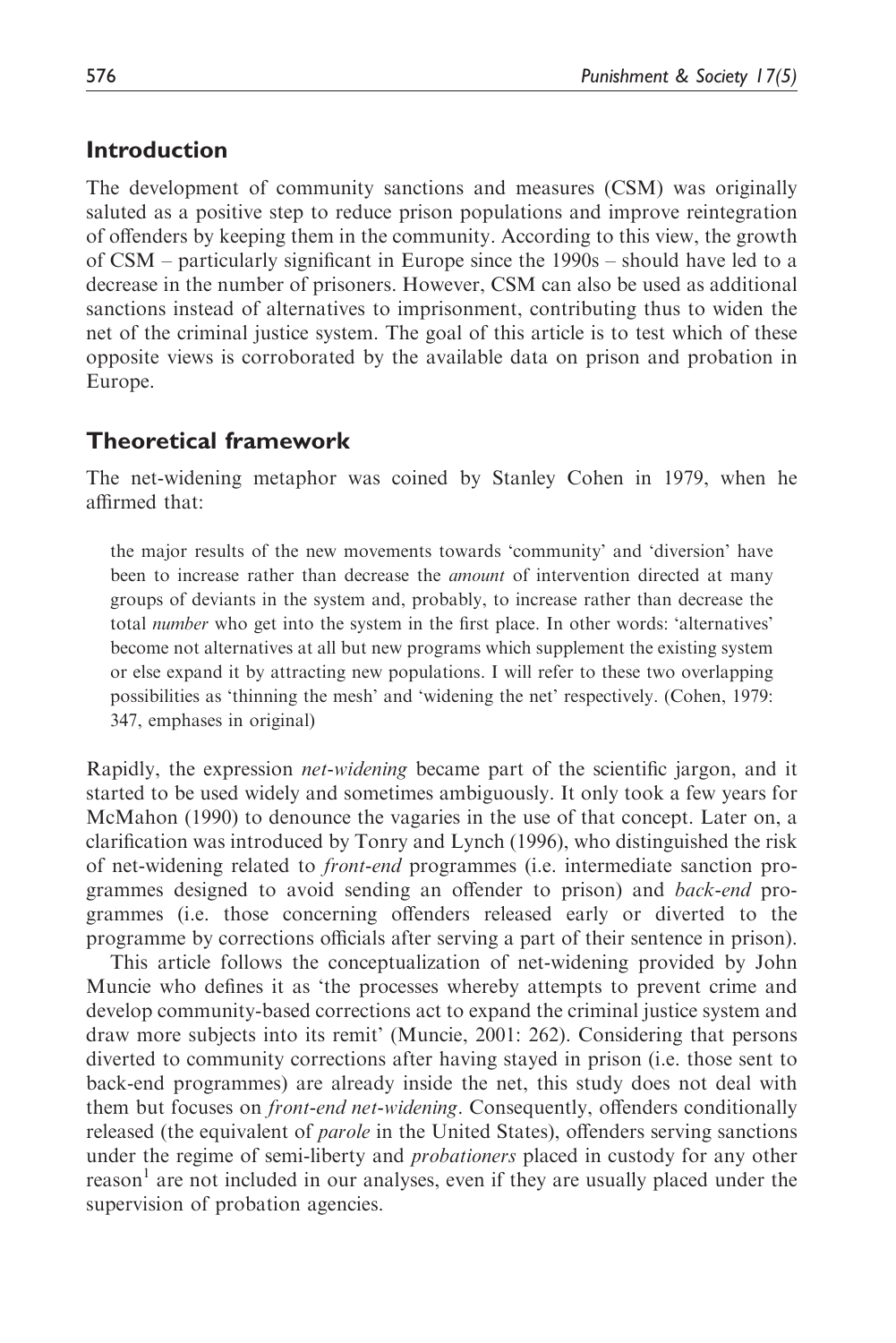Indeed, the concept of probation – which, according to Farrall (2002: 71) is seldom defined in studies of probation – is conceptualized in different ways across countries. In the United States, '[p]robation is a court-ordered period of correctional supervision in the community, generally as an alternative to incarceration. In some cases, probation can be a combined sentence of incarceration followed by a period of community supervision' (Maruschak and Parks, 2012: 2). The Council of Europe (CoE, 2010: 2) considers that probation:

relates to the implementation in the community of sanctions and measures, defined by law and imposed on an offender. It includes a range of activities and interventions, which involve supervision, guidance and assistance aiming at the social inclusion of an offender, as well as at contributing to community safety.

This article follows the large definition of the Council of Europe, which is intended to include the wide diversity of sanctions and measures that may lead a person to be placed under the responsibility of probation agencies in different European countries.

## Prior research

According to the review of the literature conducted by Padgett et al. (2006) that we summarize here, already in 1977, Blomberg, followed by Klein in 1979, documented the existence of a soon-to-be called net-widening effect linked to the first juvenile diversion programmes in the United States. Similar results were soon reached by other studies covering the same topic (Austin and Krisberg, 1981; Lemert, 1981), but also by research assessing the *get tough* crime control strategies developed in the 1980s (Blomberg and Waldo, 1987; Hylton, 1982). Later studies pointed out the ongoing increases in US and Canadian prison populations in spite of the implementation of CSM (Blomberg et al., 1993; Mainprize, 1992; Petersilia and Turner, 1990). Outside the time-frame of the review of Padgett et al. (2006), and often with an enlarged definition of the concept of net-widening, a few studies have been focusing on the potential or alleged net-widening effect of some criminal policies or project implementations. As examples, we can quote Harris et al. (2010) on the assessment of a sex offender classification system in the United States, and Beckett and Herbert (2010) on the extension of social control related to the reintroduction of banishment in Seattle in the 1990s. More recently, in a comprehensive analysis of trends in probation and incarceration in the United States from 1980 to 2010, Phelps (2013) concludes that, on average, expanding probation rates have led to slightly greater incarceration rates; but that there is wide variation across US states, in such a way that probation has been acting both as an alternative to incarceration and as a net-widener, depending on the period of time and on the state studied.

In Europe, our review of research – limited to articles published or quoted in texts in English, French and Spanish – suggests that few empirical studies on the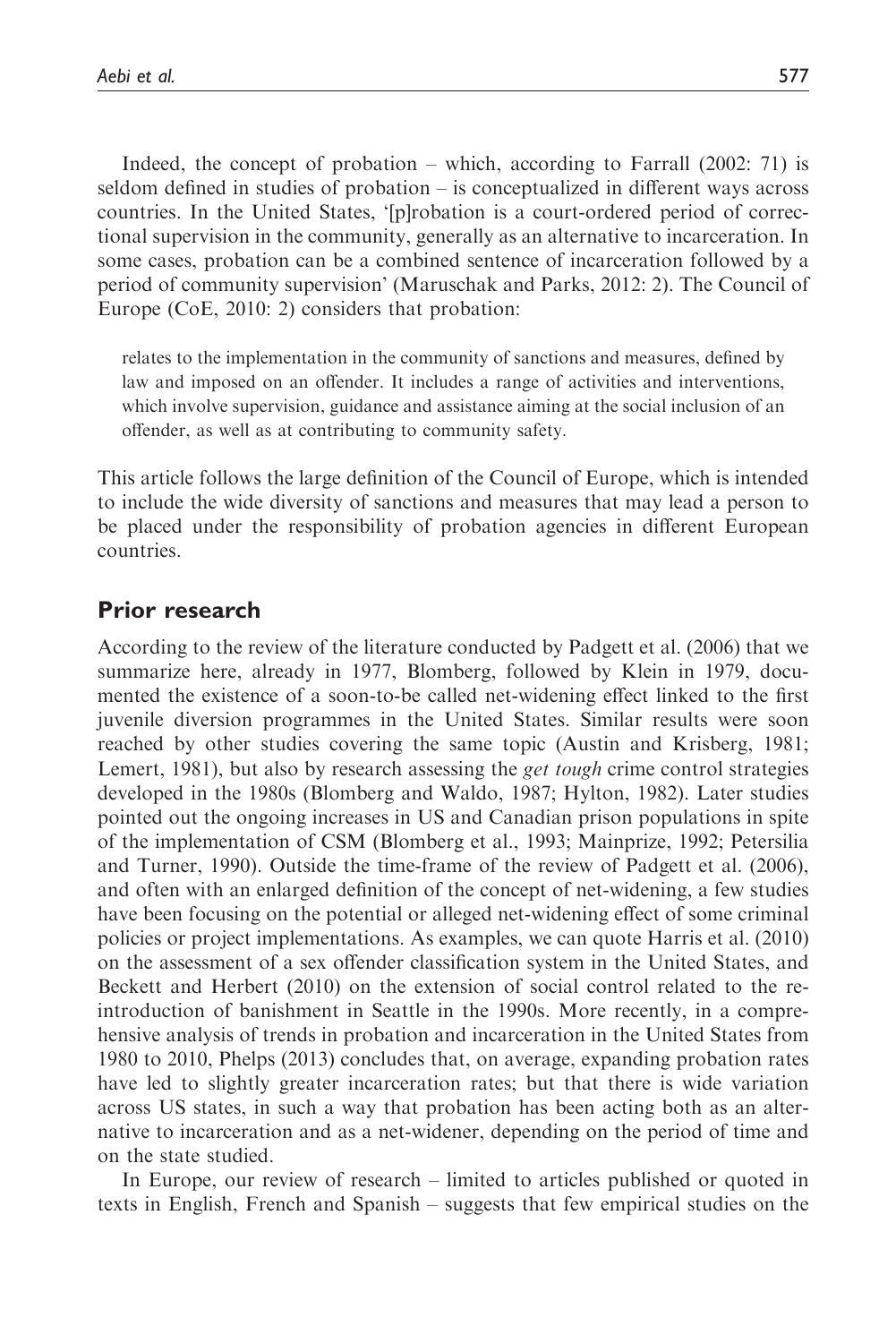net-widening effect have been published. In particular, evidence that the use of community service led to a net-widening effect was found in the Netherlands (Spaans, 1998), Switzerland (Killias et al., 2000) and, to a lesser extent, in Norway (Lappi-Seppala, 2012); while it does not seem to have had such an effect in Denmark, Finland, Iceland and Sweden (Lappi-Seppala, 2012). In parallel, authors studying probation through the prism of its rehabilitation potential have insisted on the major role it could play as an alternative to custody, especially for young offenders (see, for example, Raynor, 1988). In that context, to avoid net-widening, Raynor and Robinson (2009: 103) suggest taking advantage of the relative autonomy of local courts to collaborate with them so as to ensure that offenders selected for probation are only those genuinely at risk of receiving custodial sentences (Raynor and Robinson, 2009: 103). In sum, although seldom empirically tested, the concept of net-widening is often mentioned in theoretical articles published in Europe, sometimes taking for granted its existence (Haverkamp et al., 2004; Sanders, 1988) and even hypothesizing on its causes (McIvor et al., 2010), but sometimes also questioning its credibility (Garland, 1996).

# Methodology

The main hypothesis of this article is that CSM are used as alternatives to imprisonment. This hypothesis has usually been tested from a longitudinal perspective; however, the availability of data from several countries allows also an indirect test from a cross-sectional standpoint. Using a longitudinal perspective, the hypothesis would be corroborated if, in the different European countries studied, an increase in the use of CSM was correlated with a decrease in the use of prison. Adopting a cross-sectional comparative perspective, it would be corroborated if countries with a high rate of persons serving CSM showed low prison population rates. If that was the case, one could conjecture that CSM are at least partially responsible of the low prison population rate.

In this article, the cross-sectional test will refer to the year 2010 and it will be based on a comparison of the prison population rate with the rate of persons serving CSM within each country and across countries. The longitudinal test will be based on a comparison of the evolution of prison population rates and rates of persons serving CSM from 1990–1991 to 2010. This comparison will also allow testing the opposite hypothesis, which states that community sanctions are used as supplementary sanctions, thus widening the net of the criminal justice system. That hypothesis would be corroborated if both rates increased at the same time. As the evolution of crime could also explain changes in the use of custodial and noncustodial sanctions, trends in the use of imprisonment and CSM will also be confronted to the crime trends shown by different crime measures.

Data on prison populations from 1991 to 2010 are taken from the *Council of* Europe Annual Penal Statistics: SPACE I. Data on CSM for the years 1990, 1992 and 1994 come from Part II of the same source, while for the years 1997, 2001,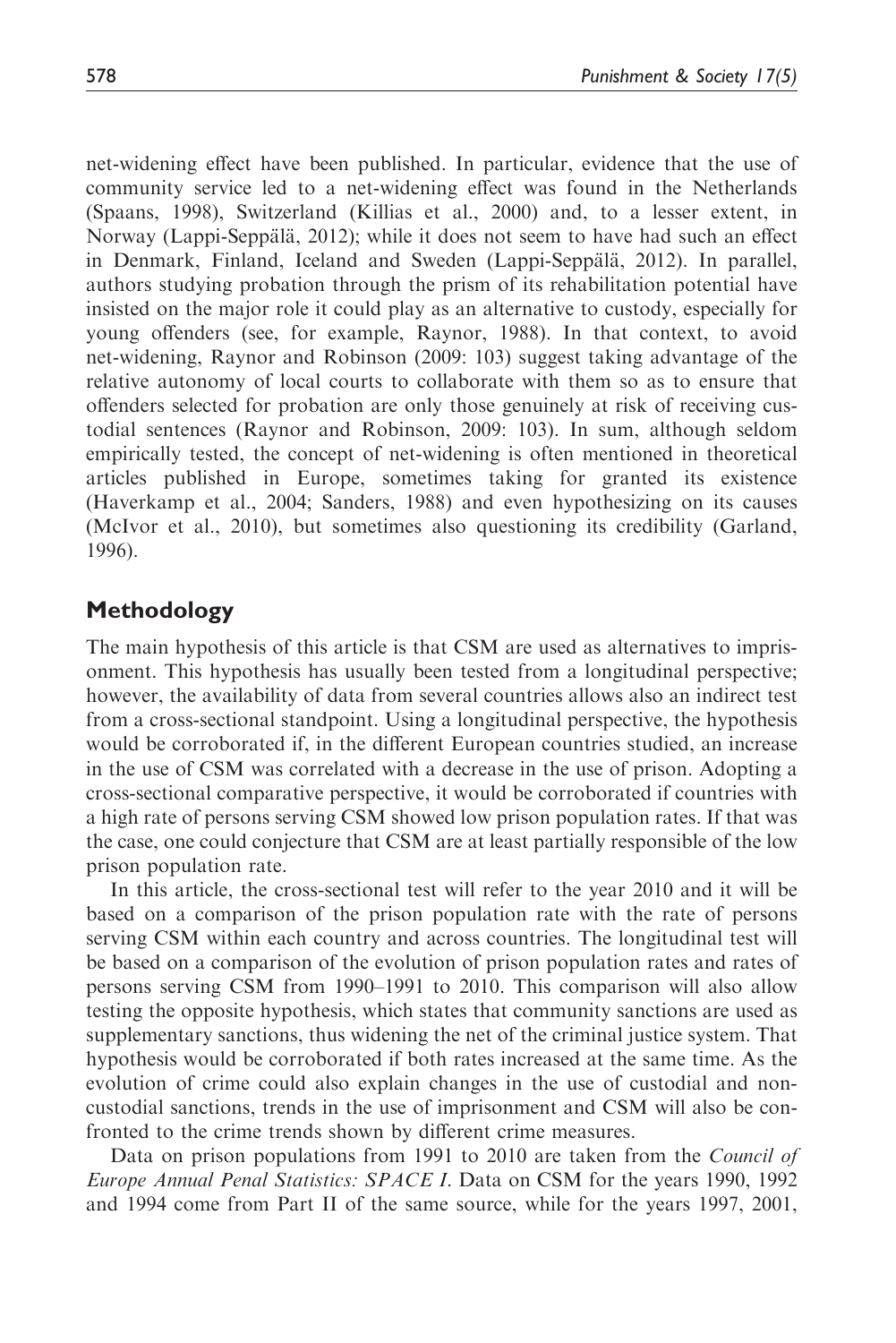2007, 2009 and 2010 they are taken from the Council of Europe Annual Penal Statistics on Persons Serving Non-Custodial Sanctions and Measures: SPACE II (CoE, 2015). The number of member states of the Council of Europe doubled since the beginning of the 1990s, reaching 47 in 2010. This evolution has an influence on the number of countries that can be included in each of our analyses. Additionally, some countries do not answer systematically the SPACE questionnaires, others provide only partial data, and countries with less than one million inhabitants (Andorra, Cyprus, Iceland, Luxembourg, Malta and Monaco) have been excluded from this study since they may experience substantial changes in their rates from one year to another that are only due to the inclusion or exclusion of a few offenders. Thus, the cross-sectional analysis for the year 2010 (Figure 2) covers the 29 countries presented in Table 1;<sup>2</sup> while in the case of the longitudinal analysis (Figure 1), data for 1991 were not available for seven of these countries (Armenia, Azerbaijan, Croatia, Georgia, Latvia, Moldova and Serbia).<sup>3</sup>

SPACE II follows the definition of CSM provided by the Council of Europe's Recommendation (2010)1, which refers to them as:

sanctions and measures which maintain offenders in the community and involve some restrictions on their liberty through the imposition of conditions and/or obligations. The term designates any sanction imposed by a judicial or administrative authority, and any measure taken before or instead of a decision on a sanction, as well as ways of enforcing a sentence of imprisonment outside a prison establishment. (CoE, 2010: 2)

Thus, the CSM included in this article cover those applied before the sentence (electronic monitoring, home arrest, conditional suspension of the criminal proceedings, deferral –postponement of the pronouncement of a sentence – and victim–offender mediation) and those imposed through a sentence (fully and partially suspended sentences with probation, conditional pardon/discharge with probation, community service, electronic monitoring, home arrest/curfew orders,



Figure 1. Prison population rates in 1991, 2000 and 2010.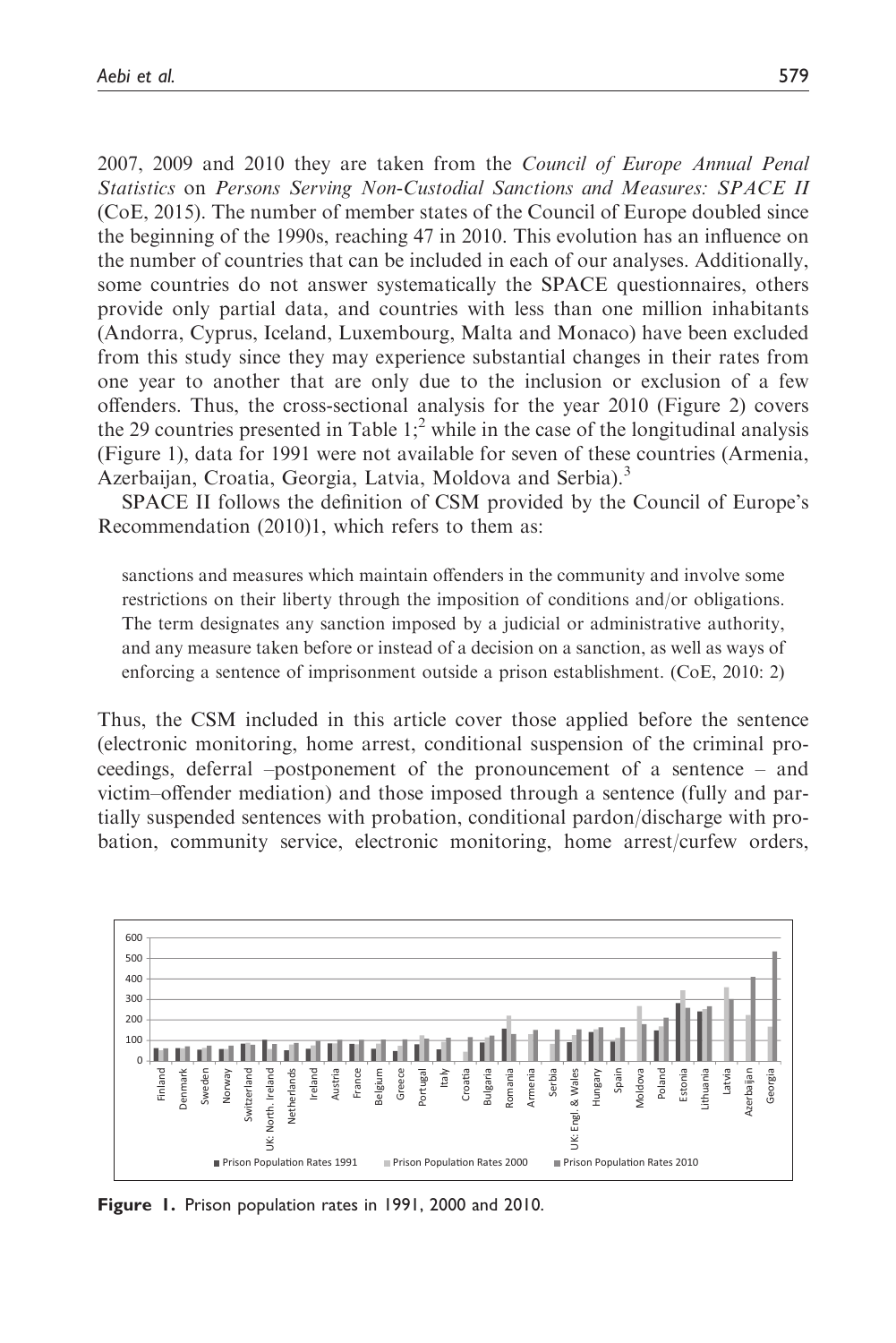| Central Europe  | Eastern Europe | North-Western Europe | Southern Europe |
|-----------------|----------------|----------------------|-----------------|
| <b>Bulgaria</b> | Armenia        | Austria              | Greece          |
| Croatia         | Azerbaijan     | Belgium              | <b>Italy</b>    |
| Estonia         | Georgia        | Denmark              | Portugal        |
| Hungary         | Moldova        | England and Wales    | Spain           |
| Latvia          |                | Finland              |                 |
| Lithuania       |                | France               |                 |
| Poland          |                | Ireland              |                 |
| Romania         |                | <b>Netherlands</b>   |                 |
| Serbia          |                | Northern Ireland     |                 |
|                 |                | Norway               |                 |
|                 |                | Sweden               |                 |
|                 |                | Switzerland          |                 |

Table 1. Countries included in the analyses, classified geopolitically

Note: This geopolitical classification is inspired by the one proposed by Smit et al. (2008), with the difference that they include the Balkan countries in Southern Europe and the Baltic countries in Eastern Europe, while we follow a more geographical criterion and include them in Central Europe.



Figure 2. Total prison and probation population rates per 100,000 inhabitants in 2010.

treatment and mixed orders). In the case of some Central and Eastern European countries (such as Azerbaijan, Armenia and Moldova), CSM also include the deprivation of the right to hold certain offices, which corresponds roughly to the Western European concept of *ban from holding office*. As a rule, persons serving all these sanctions and measures are placed under the supervision of probation agencies.

The total number of persons per 100,000 inhabitants placed under the supervision or care of probation agencies – or an equivalent institution in countries that do not have such agencies– is called hereafter the *probation population rate*. Differences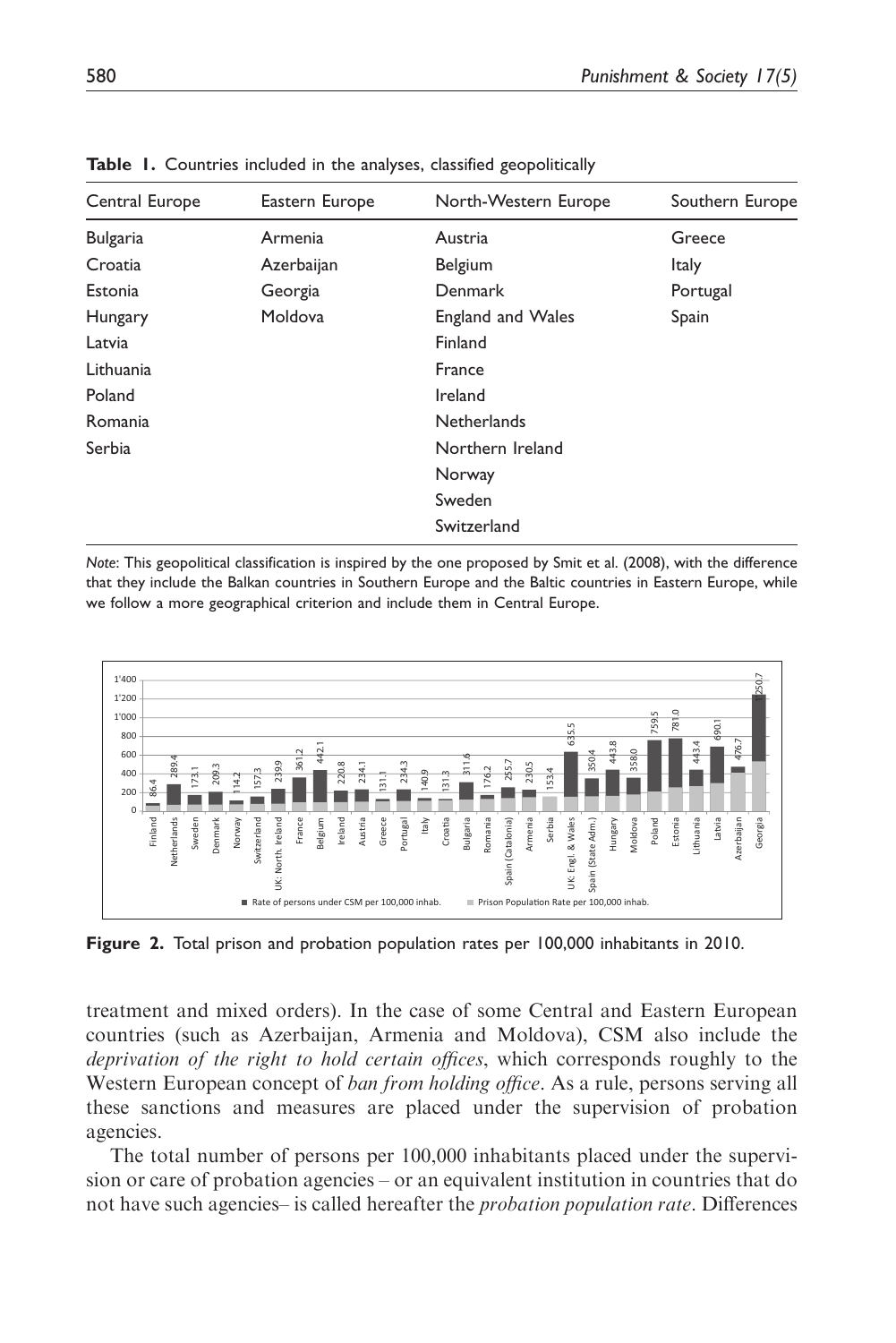between the probation population rate shown in this article and the overall rate published in the SPACE II reports are explained by the adjustments mentioned before (see the original data in Table 2).<sup>4</sup>

In our analyses, the probation population rate is compared to the prison population rate, which corresponds to the number of prisoners per 100,000 inhabitants. The concept of *prison population* may seem quite obvious from a theoretical point of view, but is polysemous in practice. Generally, it refers to the persons held in the facilities designed for the detention of pre-trial and sentenced offenders. However, the categories of persons deprived of freedom included in the total prison population vary from country to country. For example, some countries exclude juveniles from the total number of their inmates (Greece, Italy, Netherlands, Poland, Spain, Sweden and England and Wales)<sup>5</sup> and others include persons held in police stations, institutions for mentally-ill offenders or institutions for administrative detention, which are not considered as penal facilities in most countries (e.g. Azerbaijan and Cyprus count people held in police stations; while Greece and Switzerland count persons held in administrative detention centres). In this article we have adjusted the figures of Finland, France and the Netherlands which include persons under electronic surveillance as inmates and also, in the case of France and the Netherlands, as persons under probation. Thus, persons under electronic monitoring were deducted from the total prison population in the three countries, and added to the probation population in the case of Finland.

Indeed, the particularities of each national criminal justice system and the way in which their criminal statistics are produced remain, as it is well known, a major obstacle for cross-national comparisons in general (Aebi, 2010, with references) as well as for those based on SPACE data for prison populations (Dünkel and Snacken, 2005; Dünkel et al., 2010; Snacken, 2011; Tournier, 1999) and for probation populations (Van Kalmthout and Durnescu, 2008). As a consequence, the results of this study must be interpreted cautiously.

# The evolution of community sanctions and measures in Europe

There is a general consensus on the fact that, in recent decades, the number of offenders under CSM in Europe has rapidly increased.<sup>6</sup> However, empirical data on the number of CSM executed in each country during the 1990s and early 2000s are not easily available.

In that context, the growing importance of CSM and probation agencies in Europe can be measured indirectly through the Recommendations of the Committee of Ministers of the Council of Europe adopted since the beginning of the 1990s that refer to them. These Recommendations are not legally binding, but they reflect matters in which the Committee has agreed on a common policy for all member states (CoE, 1949). Hence, in 1992, taking into account 'the considerable development which has occurred in member states in the use of sanctions and measures whose enforcement takes place in the community', the Council of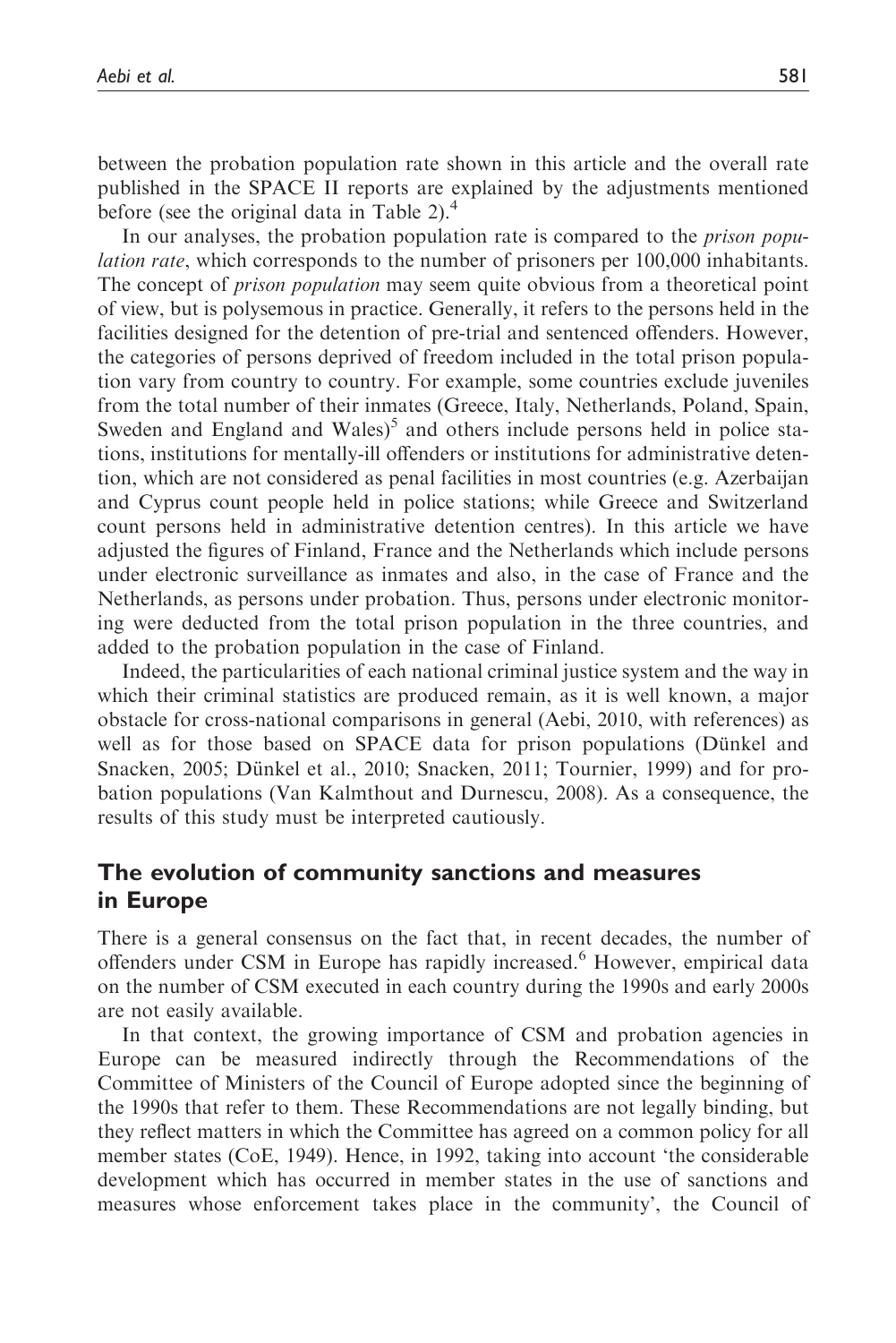|                                                                |              |                  |                                 |                  | $\sum_{i=1}^{\infty}$ |                     |                       |       |                  |                                                          |                    |                                    |
|----------------------------------------------------------------|--------------|------------------|---------------------------------|------------------|-----------------------|---------------------|-----------------------|-------|------------------|----------------------------------------------------------|--------------------|------------------------------------|
|                                                                | Prisoners    |                  | (including pre-trial detainees) |                  |                       | Persons under CSM   |                       |       |                  |                                                          |                    |                                    |
|                                                                | Original     | (SPACE I)        | Adjusted                        |                  |                       | Original (SPACE II) | Adjusted              |       | Persons under    | Categories excluded:                                     |                    | probationers<br>Ratio of           |
| Country                                                        | Total        | Rate             | Total                           | Rate             | Total                 | Rate                | Total                 | Rate  | liberty<br>semi- | with probation measures<br>release/parole<br>conditional | custodial<br>other | (adjusted)<br>prisoners<br>per 100 |
| Armenia                                                        | 4918         | 51.3             | 4918                            | 51.3             | 2965                  | 91.2                | 2572                  | 79.2  |                  | 393                                                      |                    | 52                                 |
| Austria                                                        | 8597         | 102.6            | 8597                            | 02.6             | 4546                  | 73.7                | 00011                 | 131.4 |                  | 537<br>$\sim$                                            |                    | $^{28}$                            |
| Azerbaijan                                                     | 36 891       | 410.0            | 36 891                          | 410.0            | 6791                  | 75.5                | 6003                  | 66.7  | $\frac{43}{5}$   | 645                                                      |                    | $\tilde{=}$                        |
|                                                                | 11382        | 105.0            | 10413                           | 96.1             | 40149                 | 370.4               | 37509                 | 346.0 | $\frac{8}{1}$    | 540<br>$\overline{\mathbf{C}}$                           |                    | 360                                |
| Belgium<br>Bulgaria<br>Croatia<br>Estonia<br>Estonia<br>France | 9379         | 124.0            | 9379                            | 124.0            | 4538                  | 192.2               | 14187                 | 187.6 |                  | $\overline{35}$                                          |                    | ᅙ                                  |
|                                                                | 5 165        | 116.7            | 5 165                           | 116.7            | 644                   | 14.6                | 644                   | 14.6  |                  |                                                          |                    | $\mathbf{\Xi}$                     |
|                                                                | 3944         | 71.3             | 3944                            | 71.3             | 9357                  | 169.1               | 638<br>$\overline{ }$ | 138.0 |                  | 670                                                      | $\frac{6}{7}$      | $\overline{5}$                     |
|                                                                | 3 470        | 258.9            | 420<br>$\sim$                   | 255.2            | 7568                  | 564.7               | 047<br>$\overline{ }$ | 525.8 |                  | 521                                                      |                    | 206                                |
|                                                                | 316          | 62.0             | 205<br>$\sim$                   | 59.9             | 2550                  | 47.7                | 416                   | 26.5  |                  | 245                                                      |                    | 4                                  |
|                                                                | 66 925       | 103.5            | 61 142                          | 94.5             | 81489                 | 280.6               | 172 465               | 266.7 | 1677             | 347                                                      |                    | 282                                |
| Georgia<br>Greece                                              | 23 684       | 533.9            | 23 684                          | 533.9            | 31986                 | 721.0               | 800<br>$\overline{3}$ | 716.8 |                  | $\frac{86}{2}$                                           |                    | $\frac{34}{5}$                     |
|                                                                | <b>11934</b> | 105.6            | 11934                           | 105.6            | 7114                  | 62.9                | 168<br>2              | 25.6  |                  | 4 223                                                    |                    | $\overline{24}$                    |
| Hungary                                                        | 16459        | 64.4             | 16459                           | 64.4             | 31070                 | 310.3               | 27985                 | 279.4 |                  | 085                                                      |                    | $\approx$                          |
| Ireland                                                        | 4352         | 97.4             | 4352                            | 97.4             | 5660                  | 126.7               | 514<br>$\overline{5}$ | 123.4 |                  |                                                          | 146                | 27                                 |
| $\vert$ taly                                                   | 68345        | $\frac{13.3}{ }$ | 68345                           | $\frac{13.3}{ }$ | 5800                  | 59.3                | 697<br>$\leq$         | 27.7  | 886              | 944                                                      | 16273              | 24                                 |
| Latvia                                                         | 6778         | 301.5            | 778<br>$\bullet$                | 301.5            | 1640                  | 466.6               | 739<br>$\infty$       | 388.7 |                  | 227                                                      |                    | 29                                 |
| Lithuania                                                      | 887          | 267.0            | 887<br>$\infty$                 | 267.0            | 7260                  | $\frac{18}{18}$     | 875<br>$\overline{5}$ | 176.5 |                  | 385                                                      |                    | \$                                 |
|                                                                |              |                  |                                 |                  |                       |                     |                       |       |                  |                                                          |                    | (continued)                        |

Table 2. Prison and probation figures for the year 2010 (original and adjusted data) Table 2. Prison and probation figures for the year 2010 (original and adjusted data)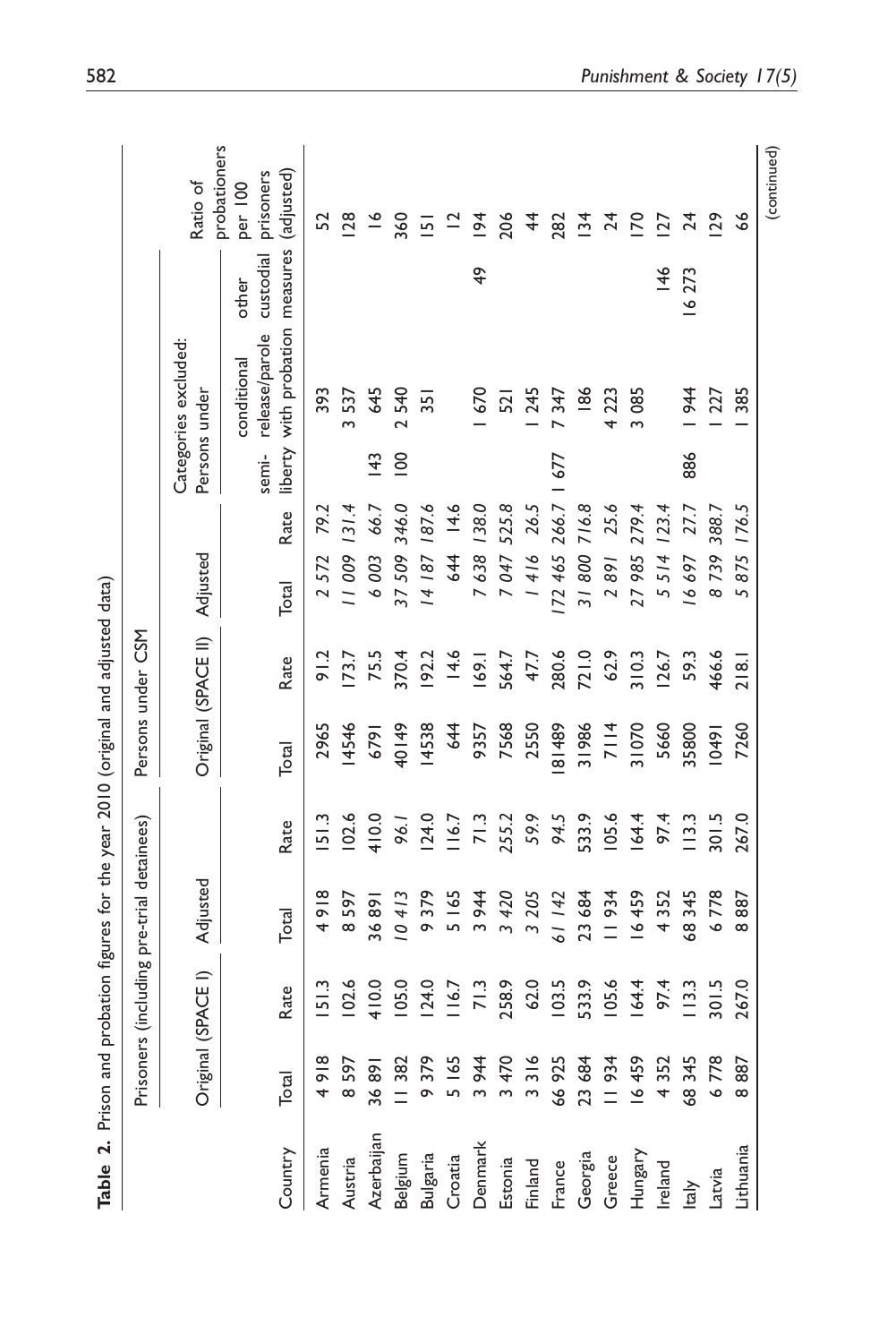| probationers<br>(adjusted)<br>prisoners<br>Ratio of<br>per 100<br>နွ<br>ጽ<br>319<br>$\Xi$<br>34<br>$\circ$<br><b>120</b><br>147<br>86<br><b>193</b><br>S<br>313<br>261<br>with probation measures<br>custodial<br>$\frac{6}{6}$<br>$\approx$<br>$\approx$<br>123<br>other<br>release/parole<br>Categories excluded:<br>conditional<br>$\frac{8}{6}$<br>1014<br>394<br>0<br>7948<br>846<br>4 524<br><b>1 545</b><br>37 229<br>398<br>43 724<br>Persons under<br>2611<br>liberty<br>semi-<br>$\frac{5}{3}$<br>8 50 / 113.2   843<br>75 627 191.4 6 357<br>9626 104.0<br>2 841 157.9<br>220.4<br>178.0<br>39.3<br>77.9<br>266 077 481.7<br>44.9<br>$\overline{\circ}$<br>549.1<br>Rate<br>125.1<br>6068<br>6343<br>36528<br>209 590<br>13308<br>Adjusted<br>0161<br>628<br>$\supseteq$<br>Total<br>o<br>Original (SPACE II)<br>52.9<br>228.4<br>149.0<br>97.8<br>307.5<br>47.8<br>149.9<br>44.9<br>227.6<br>203.7<br>654.2<br>231.1<br>$\overline{\circ}$<br>Rate<br>14150<br>4158<br>11190<br>249688<br>15949<br>9628<br>$\overline{a}$<br>89932<br>169882<br>7613<br>37857<br>2322<br>7261<br>Total<br>82.0<br>180.0<br>69.0<br>74.8<br>210.4<br>59.0<br>142.5<br>79.4<br>53.9<br>31.4<br>109.2<br>53.2<br>70.1<br>Rate<br>Adjusted<br>10 705<br>6 546<br>6415<br>11 444<br>3636<br>305<br>  475<br>197<br>814<br>85 002<br>613<br>$\overline{6}$<br>6 8 <br>Total<br>80<br>28<br>$=$<br>62<br>$=$<br>(SPACE I)<br>80.0<br>70.8<br>143.2<br>82.0<br>74.8<br>31.4<br>164.8<br>77.2<br>79.4<br>53.9<br>211.5<br>109.2<br>53.2<br>Rate<br>Original<br>3636<br><b>1475</b><br>6415<br>80728<br>65 098<br>7 147<br>85 002<br>Netherlands   1737<br>11613<br>11197<br>10761<br>6   8 <br>28   91<br>Total<br>(State Adm.)<br>UK: North.<br>UK: Engl. &<br>Switzerland<br>Spain<br>(Catalonia)<br>Country<br>Moldova<br>Romania<br>Norway<br>Portugal<br>Ireland<br>Poland<br>Wales<br>Serbia<br>Spain | Table 2. Continued | Prisoner | 's (including pre-trial detainees) |  | Persons under CSM |  |  |  |
|------------------------------------------------------------------------------------------------------------------------------------------------------------------------------------------------------------------------------------------------------------------------------------------------------------------------------------------------------------------------------------------------------------------------------------------------------------------------------------------------------------------------------------------------------------------------------------------------------------------------------------------------------------------------------------------------------------------------------------------------------------------------------------------------------------------------------------------------------------------------------------------------------------------------------------------------------------------------------------------------------------------------------------------------------------------------------------------------------------------------------------------------------------------------------------------------------------------------------------------------------------------------------------------------------------------------------------------------------------------------------------------------------------------------------------------------------------------------------------------------------------------------------------------------------------------------------------------------------------------------------------------------------------------------------------------------------------------------------------------------------------------------------------------------------------------------------------------------------------------------------------------------|--------------------|----------|------------------------------------|--|-------------------|--|--|--|
|                                                                                                                                                                                                                                                                                                                                                                                                                                                                                                                                                                                                                                                                                                                                                                                                                                                                                                                                                                                                                                                                                                                                                                                                                                                                                                                                                                                                                                                                                                                                                                                                                                                                                                                                                                                                                                                                                                |                    |          |                                    |  |                   |  |  |  |
|                                                                                                                                                                                                                                                                                                                                                                                                                                                                                                                                                                                                                                                                                                                                                                                                                                                                                                                                                                                                                                                                                                                                                                                                                                                                                                                                                                                                                                                                                                                                                                                                                                                                                                                                                                                                                                                                                                |                    |          |                                    |  |                   |  |  |  |
|                                                                                                                                                                                                                                                                                                                                                                                                                                                                                                                                                                                                                                                                                                                                                                                                                                                                                                                                                                                                                                                                                                                                                                                                                                                                                                                                                                                                                                                                                                                                                                                                                                                                                                                                                                                                                                                                                                |                    |          |                                    |  |                   |  |  |  |
|                                                                                                                                                                                                                                                                                                                                                                                                                                                                                                                                                                                                                                                                                                                                                                                                                                                                                                                                                                                                                                                                                                                                                                                                                                                                                                                                                                                                                                                                                                                                                                                                                                                                                                                                                                                                                                                                                                |                    |          |                                    |  |                   |  |  |  |
|                                                                                                                                                                                                                                                                                                                                                                                                                                                                                                                                                                                                                                                                                                                                                                                                                                                                                                                                                                                                                                                                                                                                                                                                                                                                                                                                                                                                                                                                                                                                                                                                                                                                                                                                                                                                                                                                                                |                    |          |                                    |  |                   |  |  |  |
|                                                                                                                                                                                                                                                                                                                                                                                                                                                                                                                                                                                                                                                                                                                                                                                                                                                                                                                                                                                                                                                                                                                                                                                                                                                                                                                                                                                                                                                                                                                                                                                                                                                                                                                                                                                                                                                                                                |                    |          |                                    |  |                   |  |  |  |
|                                                                                                                                                                                                                                                                                                                                                                                                                                                                                                                                                                                                                                                                                                                                                                                                                                                                                                                                                                                                                                                                                                                                                                                                                                                                                                                                                                                                                                                                                                                                                                                                                                                                                                                                                                                                                                                                                                |                    |          |                                    |  |                   |  |  |  |
|                                                                                                                                                                                                                                                                                                                                                                                                                                                                                                                                                                                                                                                                                                                                                                                                                                                                                                                                                                                                                                                                                                                                                                                                                                                                                                                                                                                                                                                                                                                                                                                                                                                                                                                                                                                                                                                                                                |                    |          |                                    |  |                   |  |  |  |
|                                                                                                                                                                                                                                                                                                                                                                                                                                                                                                                                                                                                                                                                                                                                                                                                                                                                                                                                                                                                                                                                                                                                                                                                                                                                                                                                                                                                                                                                                                                                                                                                                                                                                                                                                                                                                                                                                                |                    |          |                                    |  |                   |  |  |  |
|                                                                                                                                                                                                                                                                                                                                                                                                                                                                                                                                                                                                                                                                                                                                                                                                                                                                                                                                                                                                                                                                                                                                                                                                                                                                                                                                                                                                                                                                                                                                                                                                                                                                                                                                                                                                                                                                                                |                    |          |                                    |  |                   |  |  |  |
| Sweden                                                                                                                                                                                                                                                                                                                                                                                                                                                                                                                                                                                                                                                                                                                                                                                                                                                                                                                                                                                                                                                                                                                                                                                                                                                                                                                                                                                                                                                                                                                                                                                                                                                                                                                                                                                                                                                                                         |                    |          |                                    |  |                   |  |  |  |
|                                                                                                                                                                                                                                                                                                                                                                                                                                                                                                                                                                                                                                                                                                                                                                                                                                                                                                                                                                                                                                                                                                                                                                                                                                                                                                                                                                                                                                                                                                                                                                                                                                                                                                                                                                                                                                                                                                |                    |          |                                    |  |                   |  |  |  |
|                                                                                                                                                                                                                                                                                                                                                                                                                                                                                                                                                                                                                                                                                                                                                                                                                                                                                                                                                                                                                                                                                                                                                                                                                                                                                                                                                                                                                                                                                                                                                                                                                                                                                                                                                                                                                                                                                                |                    |          |                                    |  |                   |  |  |  |
|                                                                                                                                                                                                                                                                                                                                                                                                                                                                                                                                                                                                                                                                                                                                                                                                                                                                                                                                                                                                                                                                                                                                                                                                                                                                                                                                                                                                                                                                                                                                                                                                                                                                                                                                                                                                                                                                                                |                    |          |                                    |  |                   |  |  |  |
|                                                                                                                                                                                                                                                                                                                                                                                                                                                                                                                                                                                                                                                                                                                                                                                                                                                                                                                                                                                                                                                                                                                                                                                                                                                                                                                                                                                                                                                                                                                                                                                                                                                                                                                                                                                                                                                                                                |                    |          |                                    |  |                   |  |  |  |
|                                                                                                                                                                                                                                                                                                                                                                                                                                                                                                                                                                                                                                                                                                                                                                                                                                                                                                                                                                                                                                                                                                                                                                                                                                                                                                                                                                                                                                                                                                                                                                                                                                                                                                                                                                                                                                                                                                |                    |          |                                    |  |                   |  |  |  |
|                                                                                                                                                                                                                                                                                                                                                                                                                                                                                                                                                                                                                                                                                                                                                                                                                                                                                                                                                                                                                                                                                                                                                                                                                                                                                                                                                                                                                                                                                                                                                                                                                                                                                                                                                                                                                                                                                                |                    |          |                                    |  |                   |  |  |  |

Aebi et al. 583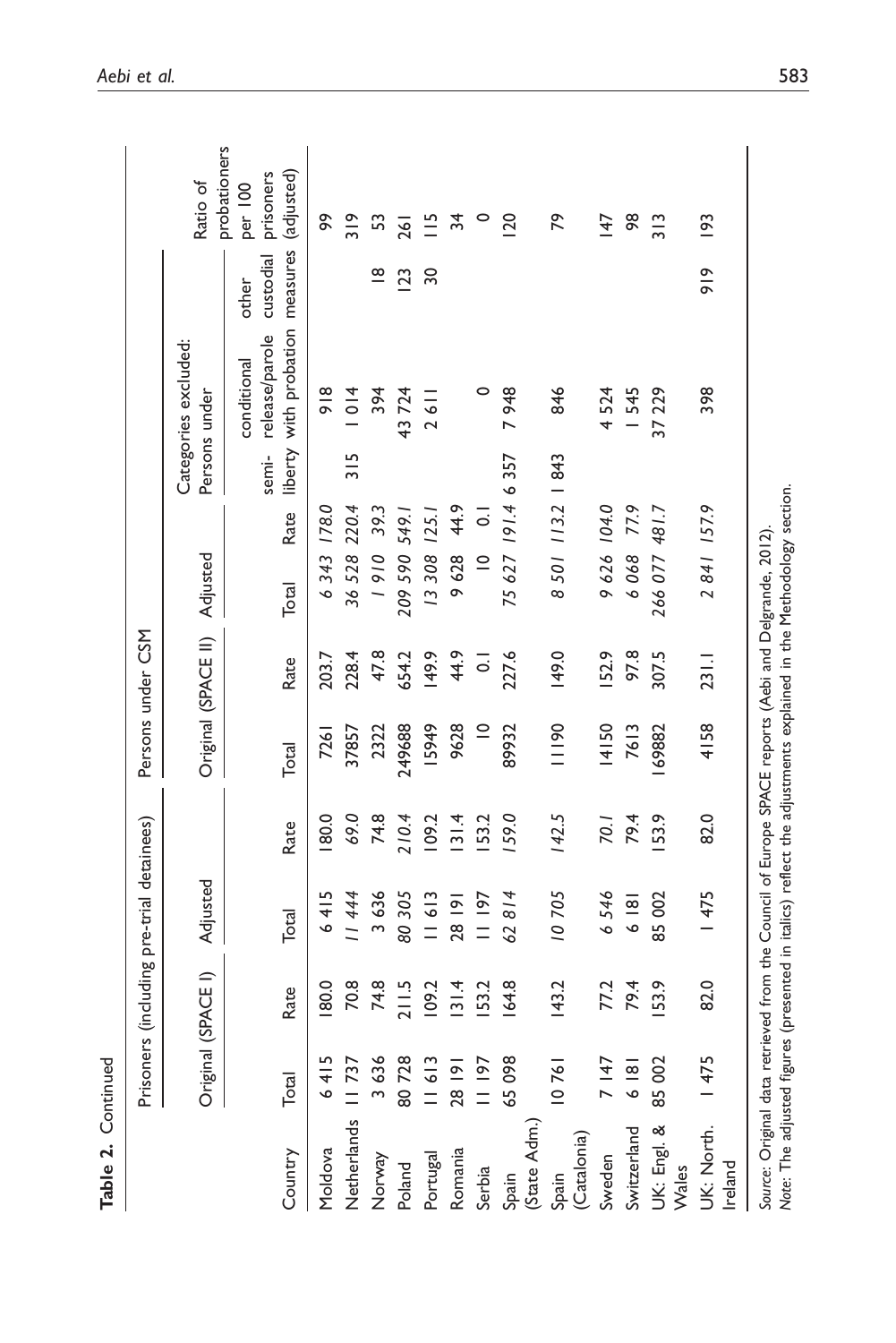Europe (CoE, 1992) introduced the European Rules on Community Sanctions and Measures. The increased use of CSM was indeed related to the growth of European prison populations, as can be seen on the Recommendation on prison overcrowding and prison population inflation adopted in 1999, which enumerates a series of community sanctions and measures that can be used as alternatives to imprisonment and help reducing prison populations (CoE, 1999). One year later, a Recommendation on improving the implementation of the European rules on community sanctions and measures of 1992 was adopted (CoE, 2000). Ten years later, the development of probation agencies charged with the supervision of the persons serving CSM led to establishing clear guidelines for them through the Council of Europe Probation Rules (CoE, 2010).

The SPACE series represent the only source of comparable statistics that can provide empirical data on the evolution of CSM in Europe during that period, although they are inevitably affected by the geopolitical changes endured by the continent since 1989 and its consequences on legislation and criminal justice systems, by the year in which each country became a member of the Council of Europe, as well as by some revisions and improvements of the SPACE questionnaire that is used to collect the data.<sup>7</sup> The data available do not allow a year-byyear analysis of the evolution of every CSM in every country, but corroborate their general growth. For example, in the 1990s, few countries provided data on the use of CSM, partly because some of these sanctions did not exist and partly because, in the countries in which they existed, statistics were not available yet. If we use electronic monitoring as an example, in 2001 only two countries provided data on persons serving a sentence under that regime – usually combined with home arrest – while by 2007 there were eight countries providing such data and, by 2010, there were already 17.

The case of community service is paradigmatic. The data available show sudden increases in its use in Western European countries, which are systematically related to changes of the legislation. Thus, in Austria it was introduced in 2000 (Koss, 2008) and, 10 years later, the annual number of persons starting to serve such a sanction was higher than 3700. In Belgium, it became an autonomous sentence in 2002 (McIvor et al., 2010), leading to an increase from 882 persons serving community service in 1997 to 10,530 in 2010. Sweden introduced in 1999 a new conditional prison sentence with community service order as a condition (Kristoffersen, 2010), which means that, since then, community service can be imposed together with probation as well as together with a conditional prison sentence (Lindholm and Bishop, 2008). As a consequence, the overall annual number of persons serving community service increased from 2000 to around 4000 (Lappi-Seppälä, 2008), reaching 5460 in 2009. In Denmark, community service represented 10 per cent of the suspended sentences in the 1990s (Storgaard, 2001) but, after the extension of its use for cases of drunk driving in 2000, the number of persons sentenced to community service was multiplied by four within two years (Lappi-Seppala, 2008) and by 2010 there were 3888 persons starting to serve it, compared to 679 in 1997. The same is true for Norway, where community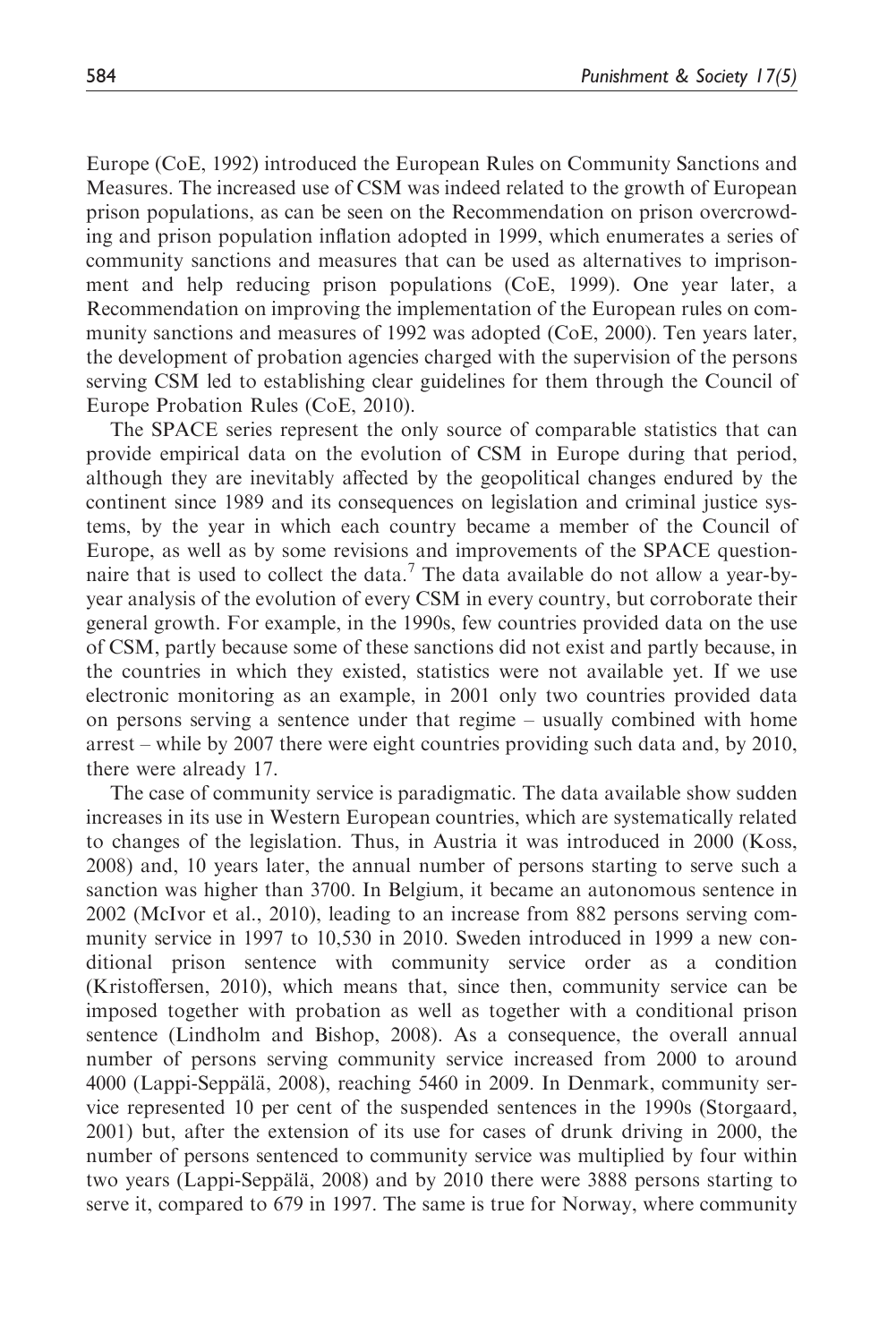service and conditional sentences with supervision were replaced in 2002 by a new alternative called Samfunnsstraff, which is sometimes translated as community punishment (Lappi-Seppälä, 2008), others as *community sanction* (Aebi et al., 2011: 42) and others as community sentence (Kristoffersen, 2010) and implies that community service can be supplemented with requirements such as the obligation to participate in a programme or mediation. At the same time, the scope of application of this measure was expanded to include persons sentenced for drunk driving, leading to an increase from roughly 500 cases to approximately  $2500$  (Lappi-Seppala, 2008), reaching 2647 in 2010 after peaking at 2930 in 2007. In Spain, the extension of the use of community service to different sorts of road offences in November 2007 led to a sudden increase in their use. In Catalonia, the figures rose from 2463 in 2007 to 7191 in 2009 and 8475 in 2010; while in the Spanish State Administration they reached 191,231 in 2010. However the lack of suitable workplaces created a critical situation – for example, 80 per cent of the sentences imposed in 2008 could not be executed – which was only solved with a new modification of the law that in 2010 gave the courts the opportunity to choose between a fine and community service for such offences (Vidales-Rodríguez, 2011). Switzerland shows a particular trend as the use of community service in that country increased constantly – from 1097 persons in 1994 to 5354 in 2007 – until a modification of the Criminal Code in 2007 – which changed the status of community service from a way of enforcing a prison sentence to a sanction in its own right – led to a decrease in its use (OFS, 2011) that diminished to 1809 in 2010.

Central and Eastern European countries followed a different trend that shows a decrease in the use of community service in the 1990s followed by an important increase in the 2000s. In order to explain that trend, one must take into account the different forms of punishment through work that existed during the Soviet Period. In particular, the Legislation of the Foundation of Criminal Law in the U.S.S.R., 1959 – which inspired the criminal codes of the countries under the sphere of influence of the USSR – introduced the *correctional labours* or, literally, *correc*tional works (ispravitel'nye raboty), which implied that the offender remained in the community and could continue working, but a percentage of his/her salary was confiscated (Durmanov, 1959–1960, 1960–1961). Thus, in their analysis of the tasks of Probation Services in Hungary, Kerezsi et al. (2008: 420) point out that 'the responsibilities of adult probation officers were extended to implement correctiveeducational work punishment from 1979, and then its substitute, community service from 1993'. In Poland, the '[u]se of community service dropped significantly after 1989, mainly due to various problems with the organization of the execution of such sentences. Only in recent years have courts started to impose this sanction a little bit more often (in about 15% of all convictions), which marks a significant progress' (Krajewski, 2010: 263) and seems related to the introduction of a new Criminal Code in 1997 (Wiegand, 2002). In Lithuania,

Until 1994, the penalty of correctional works was quite frequently applied (21% in 1991, 10% in 1993, 7% in 1994), which later, even though foreseen by the law, was not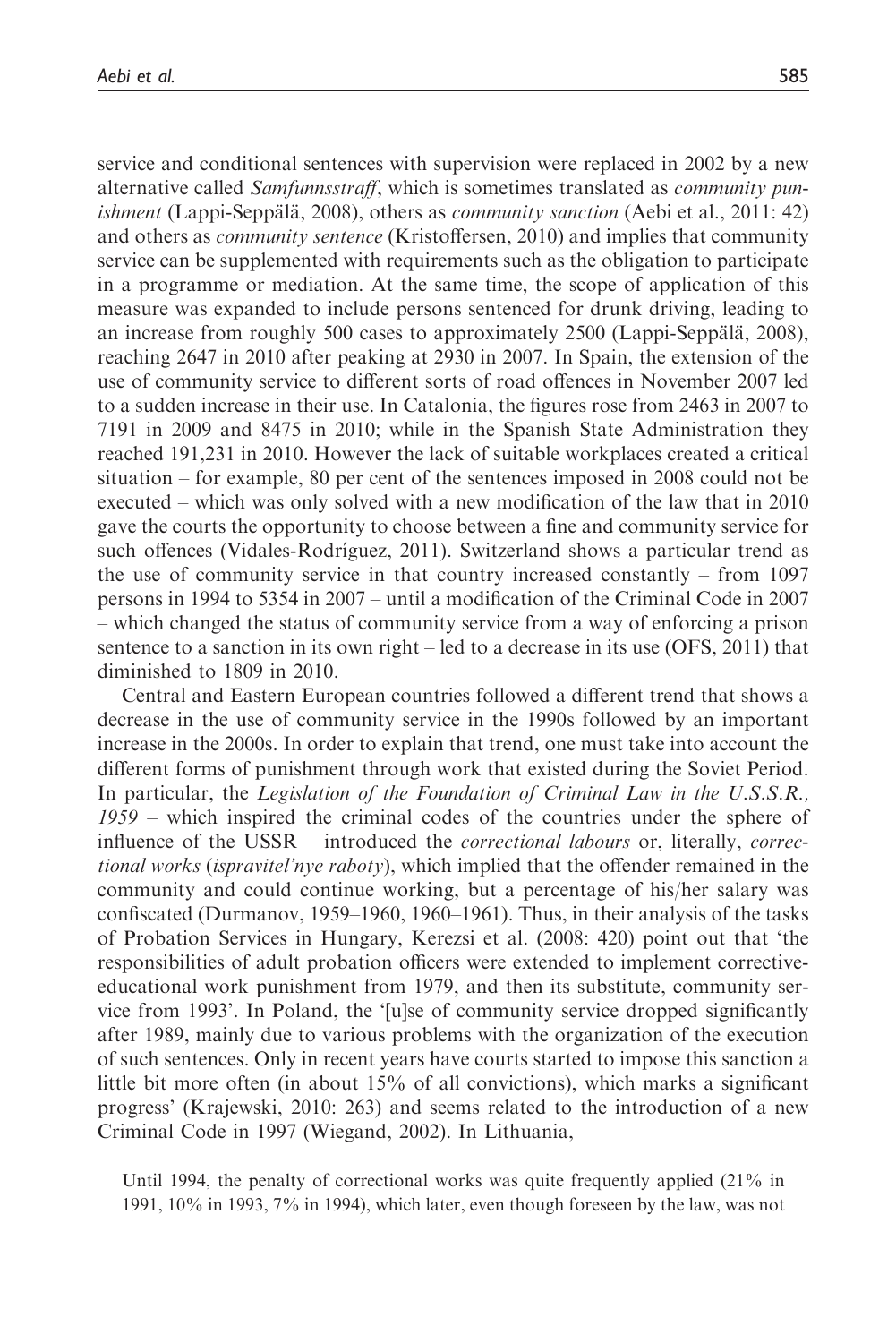applied because of the type of forced work and difficulties arising from its application under the conditions of market economy (the convicted person had to work in his or her workplace and from his or her wages from 5 to 20 percent were deducted, therefore the aforementioned punishment was similar to a fine, not to a hard labor). (Cepas and Sakalauskas, 2010: 205)

Finally, in Hungary, there was also a sudden second increase in the number of persons serving community service that rose from 6928 in 2009 to 21,681 in 2010. This change is explained by a modification introduced in 2009 in the system of sanctions foreseen in the Criminal Code that increased the alternatives to imprisonment and provided more power to the courts while sentencing. For example, for a criminal offence sanctioned with up to three years of imprisonment, the court can now impose community work, fine, suspension of licence, suspension of driving privileges or expulsion instead of imprisonment (Miklós Lévay, 18 July 2012, personal communication).

In sum, since 1990, the number of persons serving CSM has constantly increased throughout Europe, in such a way that, by 2010, 17 out of the 29 countries included in this study, had more probationers than prisoners (see Table 2). As CSM were primarily introduced to reduce prison populations, the next section studies the evolution of these populations during the same period.

## The evolution of prison populations in Europe

In order to maximize the available data and increase the readability of the presentation, Figure 1 shows prison population rates at three points in time: 1991, 2000 and 2010. Countries are sorted according to their prison population rate in 2010. Data for the three years are available for 22 countries, while data for 2000 to 2010 are available for 29 countries. For example, Portugal shows an increase of 34.5 per cent of its prison population rate from 1991 to 2010, but a decrease of 12.6 per cent from 2000 to 2010. Thus, the Portuguese prison population per 100,000 inhabitants in 2010 is three times higher than the one of 1990, but it is lower than the one of 2000.

All in all, it can be seen that, from 1991 to 2010, 17 out of 22 countries increased their prison population rate; while the same is true for 23 out of 29 countries from 2000 to 2010. This means that almost all European countries experienced an upward trend in their prison populations during the 20 years under study. The exceptions are Estonia, Romania and Switzerland that show a downward trend for both periods; while Latvia, Moldova and Portugal registered a decrease from 2000 to 2010. Northern Ireland shows a lower prison population rate in 2010 than in 1991 – which is explained by the peace process that took place in the country – coupled with an increase since 2000.

In general, Central and Eastern European countries inherited relatively high prison populations at the time of the breakup of the Soviet Union, and only a few are currently stabilizing or reducing them. On the other hand, Southern and North-Western European countries started the 1990s with relatively low prison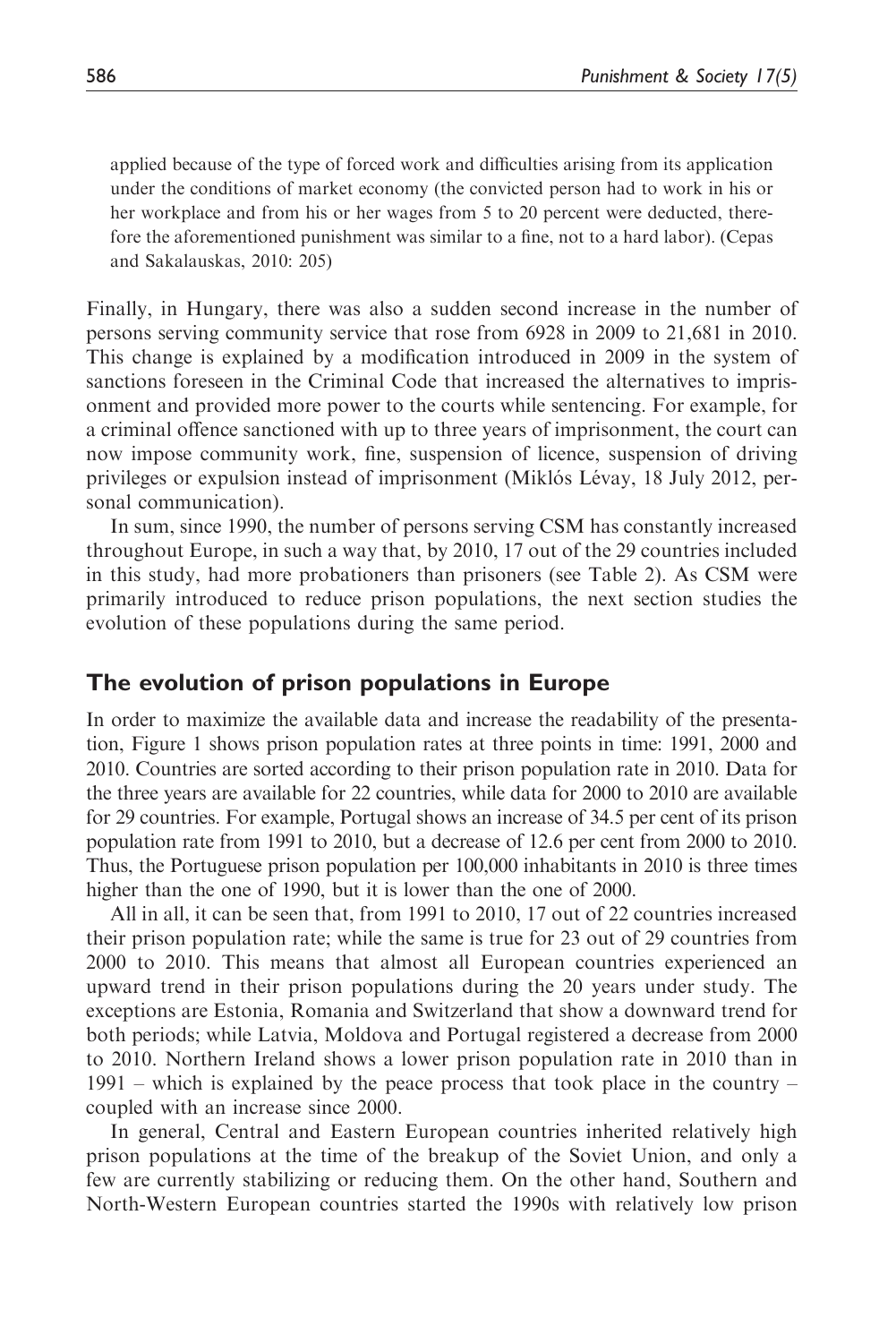populations and experienced an increase of them, correlated mainly with an increase of the average length of detention and an increase in the percentage of foreign prisoners (Delgrande and Aebi, 2009a, 2009b; Melossi, 2003; Snacken et al.,  $1995$ .<sup>8</sup>

As an intermediate conclusion, it can be said that both the use of CSM and the use of imprisonment have increased in Europe in the 1990s and 2000s. If all other factors had remained constant during that period (i.e. ceteris paribus), this result would falsify the main hypothesis of this article and corroborate the existence of a net-widening effect. In that context, a key question is whether crime rates have remained constant or not. Even if research has shown that the evolution of imprisonment rates is not directly correlated to the evolution of crime rates (Aebi and Kuhn, 2000, with references), one cannot deny that 'there is generally some relationship, however mediated and indirect' (Garland, 2013: 487, emphasis in original). As a consequence, crime trends will be discussed in the next section.

## Crime trends in Europe

The evolution of crime in Western Europe from 1990 to the second half of the 2000s has been the object of several studies based on offences and offenders known to the police, conviction statistics, mortality statistics and victimization surveys (see Van Dijk et al., 2012). According to them, when Western European countries are combined in a single cluster, the different crime measures show a general increase in offences at the beginning of the 1990s – which is the continuation of a rise in crime that started in the 1960s – followed by two opposite trends. On the one hand, property offences and homicide started decreasing by the mid-1990s; on the other hand, drug-related offences and the rest of violent offences pursued their upward trend and only seemed to stabilize by the second half of the 2000s.<sup>9</sup> The overall crime rate shows a downward trend because it is heavily influenced by property offences, which represent the vast majority of recorded crimes (Aebi and Linde, 2012, 2014; Aebi et al., 2015). In Central and Eastern Europe the evolution is similar, but the decrease in property crime started only in the 2000s while assault and rape stabilized by the mid-2000s (Gruszczyn´ska and Heiskanen,  $2011$ ; Selih and Završnik,  $2012$ ).

This means that, in Europe, prison population rates and probation population rates increased despite the fact that the overall crime rate was falling. There is no empirical evidence suggesting that this use of custodial and non-custodial sanctions had a deterrence effect that could explain the downward trend in crime. Researchers tend to agree on the fact that the decrease of property offences is related to the proliferation of security technology, including improvements in household protection and the presence of private security officers (Knepper, 2012; Van Dijk, 2008; Van Dijk et al., 2012). Hence, crime and punishment have been moving in opposite directions.

It is true that persons convicted for violent offences and drug trafficking typically receive longer sentences than those convicted for property crimes. However, they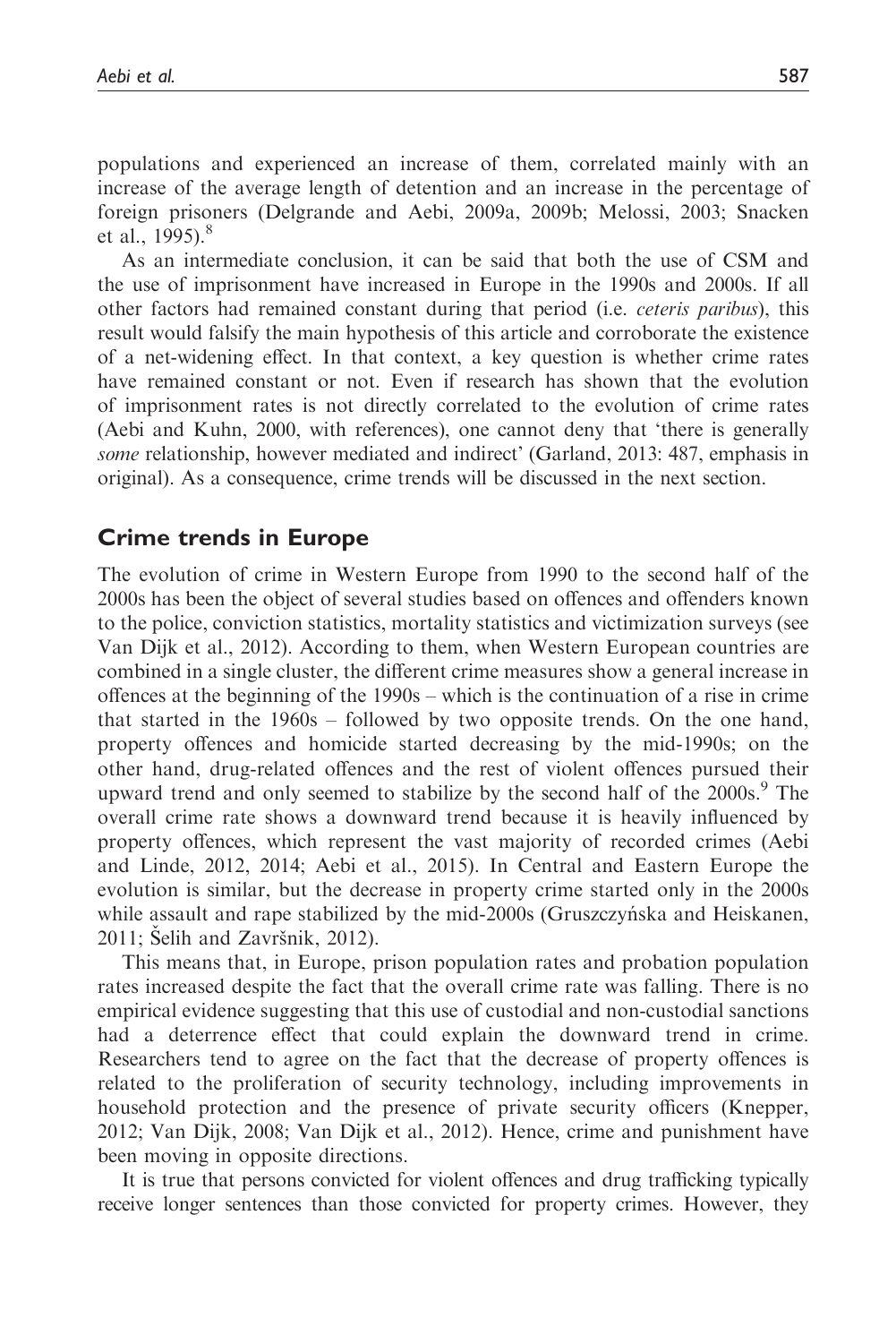usually represent less than half of the total prison population. Their proportion in that total has increased during the period under study, and such increase corroborates that there is some relationship between trends in imprisonment and crime trends (Aebi et al., 2015). Nonetheless, the magnitude of that increase is smaller than the one shown by the general prison population. In sum, the increase in the number of persons convicted for non-lethal violence and drug-related offences cannot be the only explanation of the increase in prison and probation population rates.

# Prison and probation population rates in Europe in 2010

After having observed a net-widening effect from a longitudinal perspective covering the 1990s and 2000s, this section will analyse the situation in 2010. As mentioned in the Methodology section, the goal is to check if the countries with the highest probation population rates are the ones that have the lowest prison population rates. Figure 2 shows the total prison and probation population rates by country in 2010, including a distinction between the proportions that each of these categories adds to the total. Countries are sorted according to their prison population rate. For example, Finland had a total rate of 86 persons per 100,000 inhabitants, of which 69 per cent were in prison and 31 per cent under the supervision of probation agencies, while Georgia had a rate of 1251 persons, and the percentages of 43 per cent and 57 per cent respectively. In Table 2 we also provide the ratio of probationers per 100 prisoners, which corresponds to 44 in Finland and 134 in Georgia.

It can be seen that seven out of the 10 countries with the highest probation population rates are also among the 10 countries with the highest prison population rates (England and Wales, Estonia, Georgia, Hungary, Latvia, Poland and the State Administration of Spain), Belgium and France are close to the median North-Western/Southern European custodial rate – which corresponds to 96 prisoners per 100,000 inhabitants – and only the Netherlands shows the second lowest prison population rate. Once more, the hypothesis that CSM are used as alternatives to imprisonment must be rejected. Moreover, when the longitudinal dimension is reintroduced, it can be seen that only Latvia and Estonia registered a decrease of their prison population from 1990 to 2010 (Figure 1). Belgium, France and the Netherlands did not register such a decrease even if by 2010 they have reached a ratio of roughly three probationers per prisoner.

On the other extreme of the scale, among the 10 countries with the lowest probation population rates, there are three (Finland, Norway, Switzerland) that are also among the 10 countries with the lowest prison population rates. The situation in these countries suggests that a moderate use of CSM can help keeping the prison population rate low. Switzerland even registered a decrease of its prison population rate from 1990 to 2010.

Undoubtedly, all these rates are partially explained by the levels of crime, but it seems also obvious that we are facing two completely different ways of dealing with offenders.<sup>10</sup> While the seven countries with the highest prison and probation population rates (England and Wales, Estonia, Georgia, Hungary, Latvia, Poland and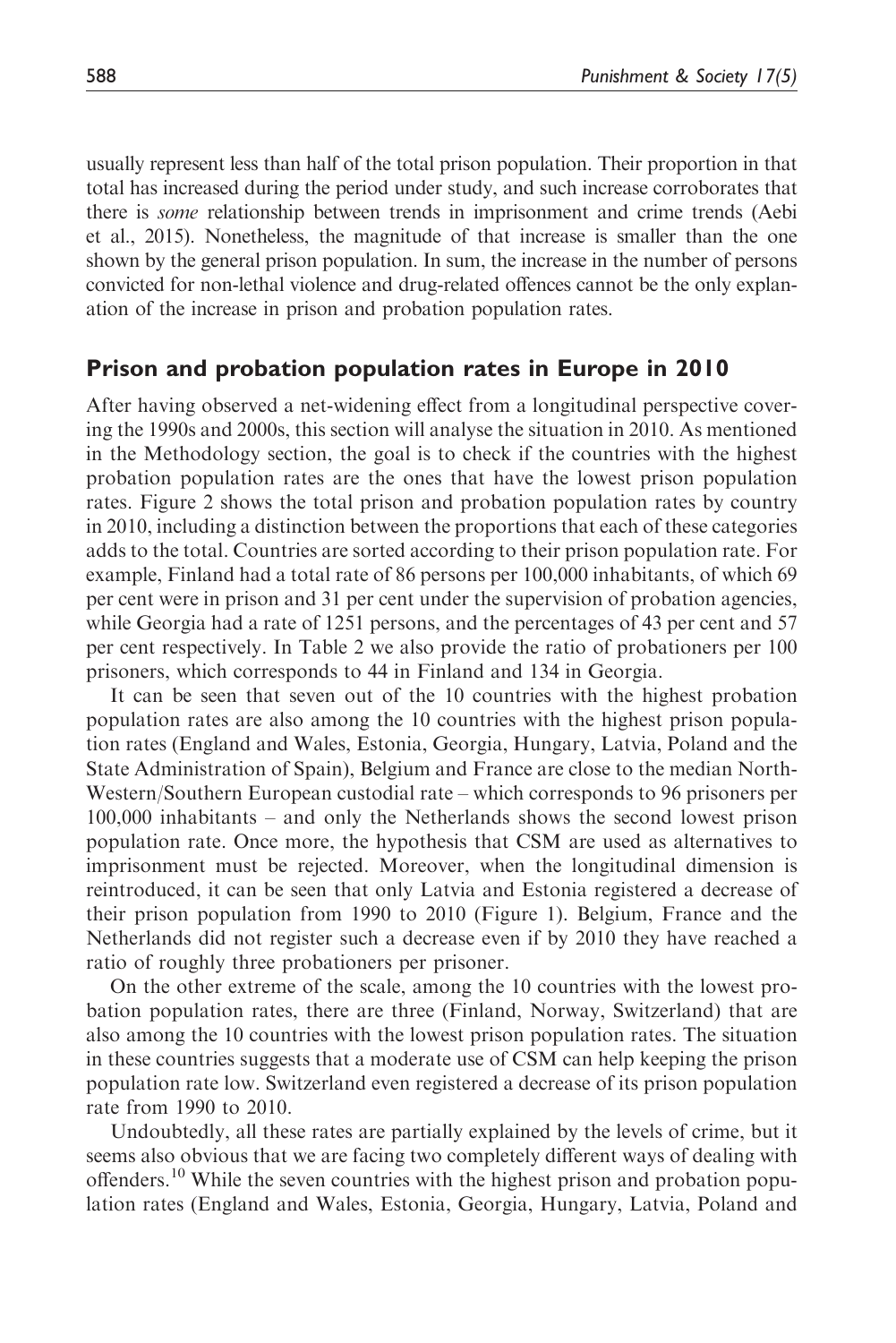the State Administration of Spain) seem to prioritize the control exerted over offenders by keeping them inside the criminal justice system – either in prison or through CSM – the three countries with the lowest rates (Finland, Norway and Switzerland) seem to prioritize socialization in the community.

## Discussion and conclusion

The data analysed in this article show that the number of persons serving CSM has rapidly increased in Europe during the 1990s and 2000s. Prison populations have also increased during the same period. Crime trends cannot explain such trends. As a consequence, it is possible to conclude that the increased use of community sanctions and measures did not lead to a decrease of prison populations across Europe. This result falsifies the hypothesis suggesting that CSM are being used as alternatives to imprisonment. Quite the contrary, the parallel growth of probation and prison population rates corroborates the opposite hypothesis. In sum, instead of being alternatives to imprisonment, community sanctions and measures have contributed to widening the net of the European criminal justice systems. The situation in Europe is thus similar to the one described 20 years ago in the United States and Canada by Blomberg et al. (1993), Mainprize (1992) and Petersilia and Turner (1990); and quite recently by Phelps (2013) who states that, from 1980 to 2010, both the number of prisoners and the number of probationers have increased in the United States, regardless of trends in crime.

The net-widening effect of CSM becomes tangible when one adds the number of inmates and the number of probationers in each country. The sum represents the number of persons that should be in prison if CSM had not existed, and it is expressed in rates per  $100,000$  inhabitants in Figure 2.<sup>11</sup> However, a ranking of North-Western European prison populations led by England and Wales with a rate of 635 prisoners per inhabitants – a rate only comparable to the ones of Russia and the United States of America – followed by Belgium with 442, France with 361 and the Netherlands with 289 does not seem plausible. How many prisons should have been built in order to hold all these persons?

These results suggest that CSM have become one of the instruments of an increasingly punitive approach to crime control. To explain this punitive turn, several authors have proposed concepts such as populist punitiviness (Bottoms, 1995) penal populism (Roberts et al., 2002), the culture of control (Garland, 2001), new public managerialism (Stenson and Edwards, 2004), governing through crime (Simon, 2007), punishing the poor (Wacquant, 2009) or the exclusive society (Young, 1999). However, with a few noteworthy exceptions – the most quoted being the works of Cavadino and Dignan (2006) and Nelken (2010) – these explanations are based on the situation in the USA and in England and Wales. Garland (2014: 58, emphases in the original) himself points out that his

own dissatisfaction with The Culture of Control and the associated claims about increasing punitiveness is not that they were overly pessimistic, as Lucia Zedner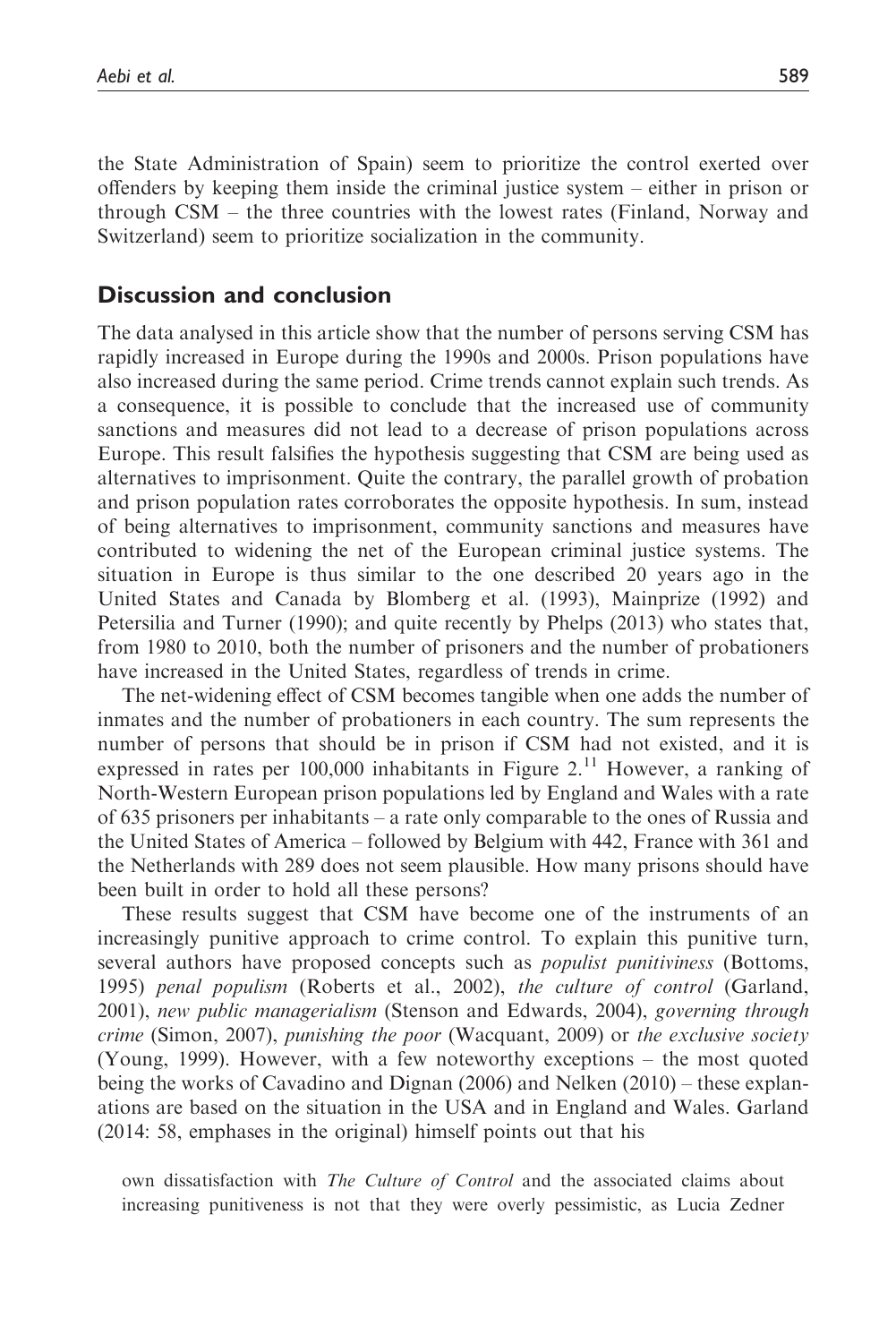(2002) charged, or overly generalized, as Michael Tonry has repeatedly suggested (e.g. Tonry, 2007). It is that they were primarily historical and focused on change over time in two countries: the US and the UK. They were not comparative, nor did they seek to explain variation across cases.

Our results, on the contrary, are based on a comparative approach. In that context, a comparison of prison and probation populations in 2010 reveals a wide diversity in the extent of the use of CSM across Europe. Some countries have more than three probationers for each prisoner, while others have more than two prisoners for each probationer. At the same time, most of the countries with the highest number of probationers also have the highest number of prisoners.

Indeed, when analysing the distribution of prison and probation populations at a given moment, it is difficult, even from a theoretical point of view, to decide which should be a reasonable balance between the number of persons sent to prison and the number of persons serving community sanctions and measures. The introduction of a longitudinal dimension provides a guide in the sense that each increase in the number of persons serving CSM should be reflected in a decrease of the number of persons sent to prison. In that perspective, the data suggest that the most worrying situation is the one of countries that, after registering increases in the number of persons serving custodial and non-custodial sanctions and measures during the 1990s and 2000s, reached high overall rates of prison and probation populations in 2010, coupled with a high ratio of probationers per prisoner.

At the same time, it is difficult to affirm which countries are using CSM in a reasonable way. Switzerland constitutes a good example because it shows a low number of prisoners, a low number of persons serving CSM, and a decrease of its prison population. The Nordic countries, whose criminal policies are frequently considered as reasonably balanced (Pratt, 2008; Tonry and Lappi-Seppälä, 2011), show low prison population rates but a wide variation in the use of CSM. Norway and Finland seldom use such sanctions, while Sweden and especially Denmark use them quite often. Thus, the homogeneous image revealed by the analysis of their prison populations hides a manifest heterogeneity in the use of alternatives (Lappi-Seppala, 2008). A fruitful direction for future research seems to be the comparison of countries from the different groups identified in this study.

All in all, the result of 20 years of community sanctions and measures in Europe is a huge number of persons serving such sentences, but no visible effect on prison population rates. Community sanctions and measures are not a panacea for reducing imprisonment. Indeed, they do not at all guarantee a decrease of the prison population.

#### **Notes**

1. In Italy, this category corresponds to persons under observation while in prison as well as those imprisoned under security measures for dangerous offenders. In Denmark, it corresponds to persons placed under alternative forms of institutional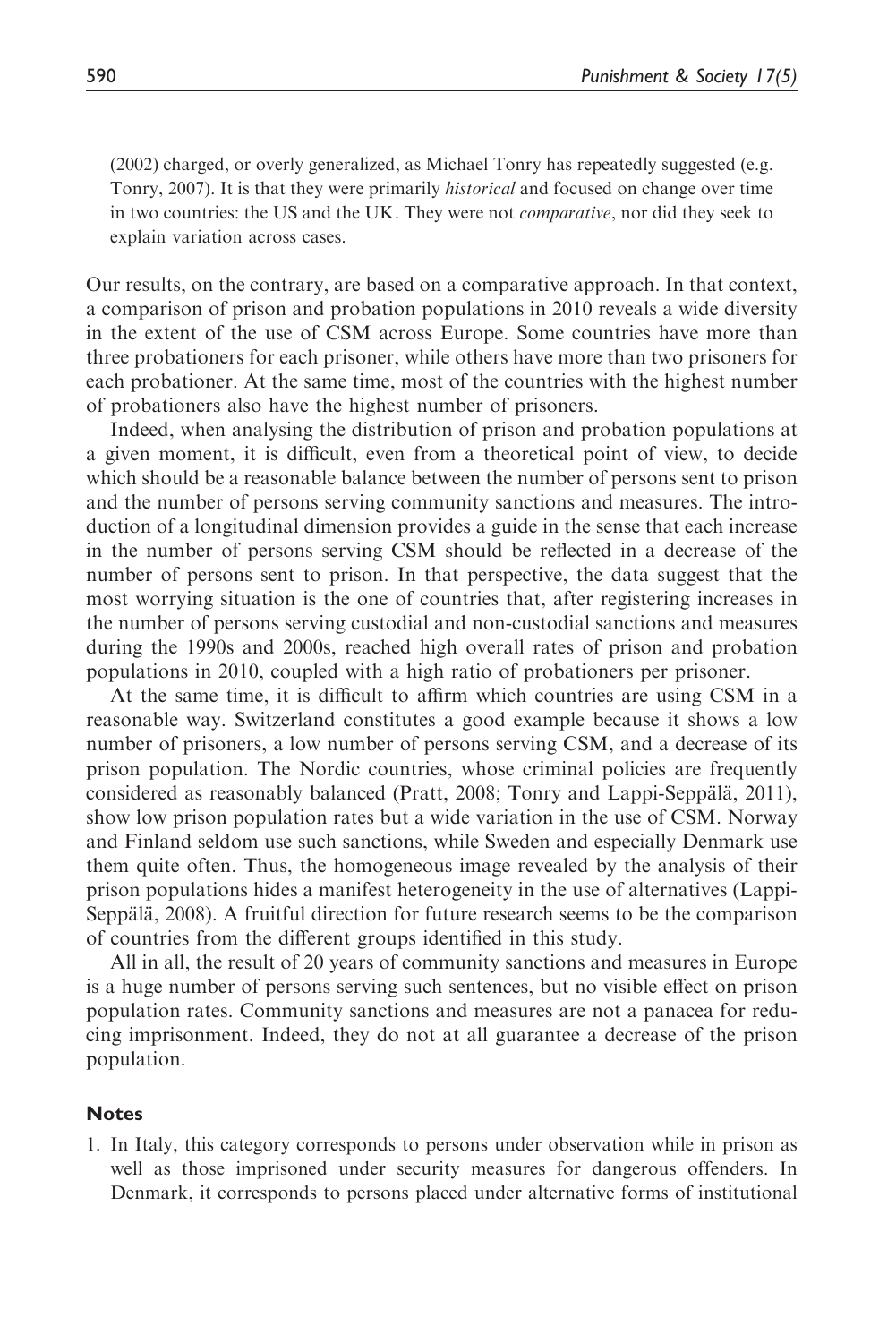supervision. In Norway, it refers to persons placed under home detention during the final stage of their prison sentences. In Portugal, it corresponds to persons placed under home arrest before conditional release. Finally, in Northern Ireland, it includes persons under custody probation orders and persons who received determinate custodial sentences.

- 2. In the case of Sweden, data on community sanctions and measures refer to the year 2009 instead of 2010.
- 3. Data for Armenia refer to the period 2001–2010. Data for Azerbaijan, Georgia and Serbia refer to the period 2002–2010.
- 4. Offenders conditionally released, offenders serving sanctions under the regime of semiliberty and probationers placed in custody for any other reason are not included in the adjusted probation population (see the explanations in the Theoretical Framework section). In the case of England and Wales, offenders placed under court-ordered treatment, community service, and home arrest with electronic monitoring – which have been excluded by the country – are included in it. Figures for Latvia – which uses files instead of persons as the counting unit for probation statistics – were adjusted according to the comments provided by the country in the SPACE II reports.
- 5. In the case of CSM, minors are excluded from the data of England and Wales, France, Hungary, Italy, Netherlands, Serbia, Spain and Switzerland.
- 6. See, for example, the collection of essays gathered by McNeill and Beyens (2013) and by Ruggiero and Ryan (2013).
- 7. According to the SPACE reports, the counting unit in SPACE II until 2001 was the CSM ordered by a court; but an analysis of the answers to the 2001 survey revealed that not only few countries were able to provide data – mostly because the questionnaire was being sent to Prison Services, but asked for data from conviction statistics – but also that the figures provided were not strictly comparable. As a consequence, the questionnaire was modified and, since 2007, the counting unit became the *person* serving (*stock*) or having started to serve (*flow*) a CSM; moreover, the 2010 questionnaire clearly stated that it referred to '[p]ersons under the supervision or care of probation agencies' (Aebi et al., 2012: 15). These changes – which helped increase the number of replies from the countries – imply that any longitudinal analysis of the evolution of CSM based on SPACE data will lead to an underestimation of the increase in their use. The reason is that, in practice, the number of sanctions imposed is systematically higher than the number of persons serving such sanctions, not only because a person may receive more than one sanction but also because not all sanctions are executed.
- 8. The growth of the average length of detention has been put in relation with the rise of penal populism (Roberts et al., 2002) combined with an increase of police recorded drug offences and non-lethal violent offences that lead to long sentences (Aebi et al., 2015), and it could also be related to the increased use of CSM for minor offences.
- 9. When countries are studied individually, there are only a few exceptions to these trends. For example, in England and Wales, violent offences have been decreasing since the mid-1990s (Van Dijk et al., 2012).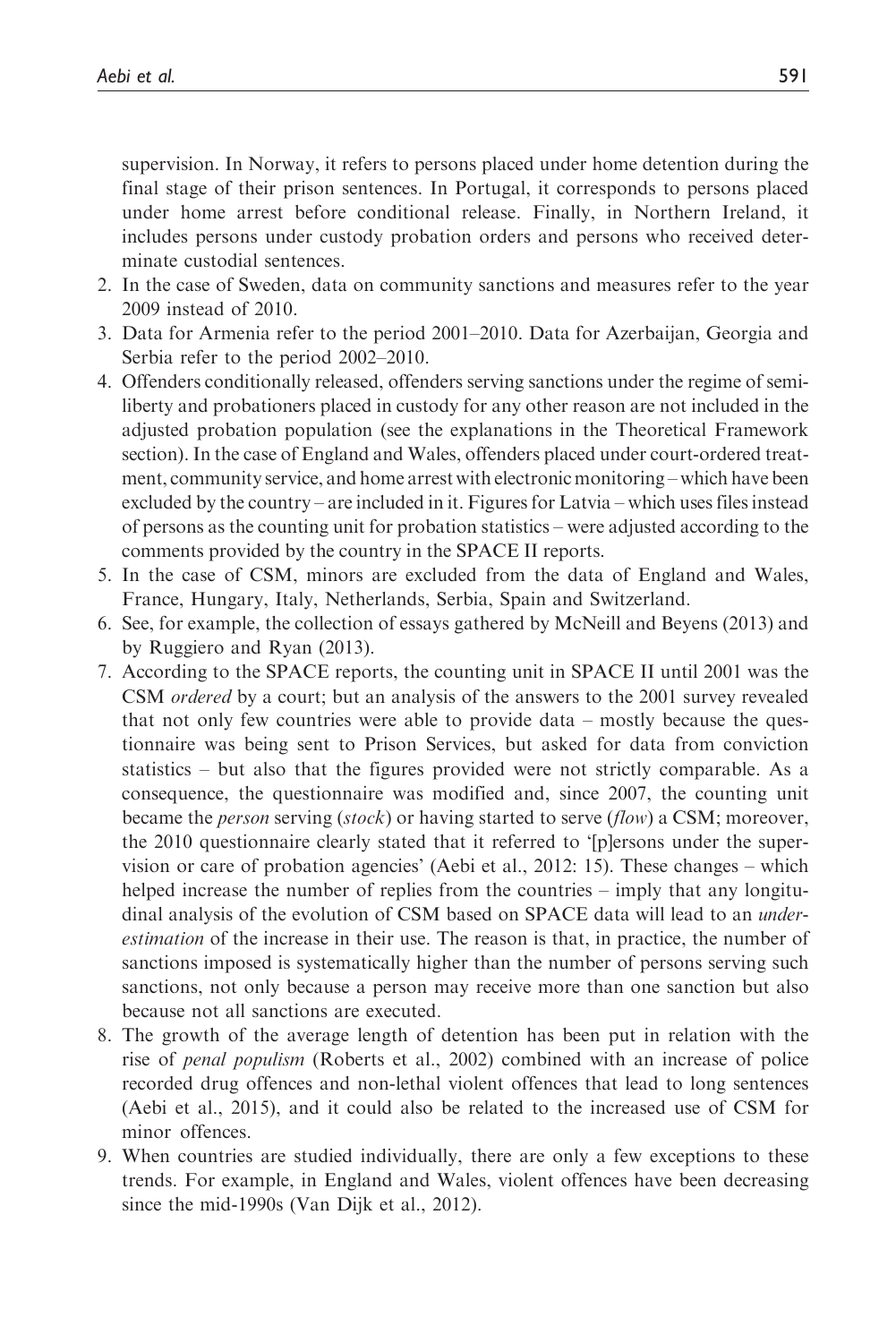- 10. Quite often, comparisons of prison population rates and their relationship with punitiveness tend to forget that crime levels are not necessarily the same across countries (Nelken, 2009).
- 11. In order to reach the total 'correctional population' (Garland, 2013: 478) one should still add the offenders excluded from our analyses because they were placed in back-end programmes (see Table 2).

#### References

- Aebi MF (2010) Methodological issues in the comparison of police-recorded crime rates. In: Shoham SG, Knepper P and Kett M (eds) International Handbook of Criminology. Boca Raton, FL/London/New York: CRC Press, Taylor & Francis Group, pp. 211–227.
- Aebi MF and Delgrande N (2012) Council of Europe Annual Penal Statistics SPACE I: Survey 2010. Strasbourg: Council of Europe.
- Aebi MF and Kuhn A (2000) Influences on the prisoner rate: Number of entries into prison, length of sentences and crime rate. European Journal on Criminal Policy and Research 8(1): 65–75.
- Aebi MF and Linde A (2012) Crime trends in Western Europe according to official statistics from 1990 to 2007. In: Van Dijk J, Tseloni A and Farrell G (eds) The International Crime Drop: New Directions in Research. New York/Houndmills: Palgrave Macmillan, pp. 37–75.
- Aebi MF and Linde A (2014) The persistence of lifestyles: Rates and correlates of homicide in Western Europe from 1960 to 2010. European Journal of Criminology 11(5): 552–577.
- Aebi MF, Linde A and Delgrande N (2015) Is there a relationship between imprisonment and crime in Western Europe? European Journal of Criminal Policy and Research 21(3): 425–446.
- Aebi MF, Marguet Y and Delgrande N (2011) Council of Europe Annual Penal Statistics SPACE II: Survey 2009. Strasbourg: Council of Europe.
- Aebi MF, Marguet Y and Delgrande N (2012) Council of Europe Annual Penal Statistics SPACE II: Survey 2010. Strasbourg: Council of Europe.
- Austin J and Krisberg B (1981) NCCD research review. Wider, stronger, and different nets: The dialectics of criminal justice reform. Journal of Research in Crime and Delinquency 18(1): 165–196.
- Beckett K and Herbert S (2010) Penal boundaries: Banishment and the expansion of punishment. Law & Social Inquiry 35(1): 1–38.
- Blomberg T (1977) Diversion and accelerated social control. Journal of Criminal Law and Criminology 68(2): 274–282.
- Blomberg TG and Waldo GP (1987) Criminal justice reform and social control: Are we becoming a minimum security society?. In: Lowman J, Menzies RJ and Palys TS (eds) Transcarceration: Essays in the Sociology of Social Control. Brookfield: Gower Publishing, pp. 218–226.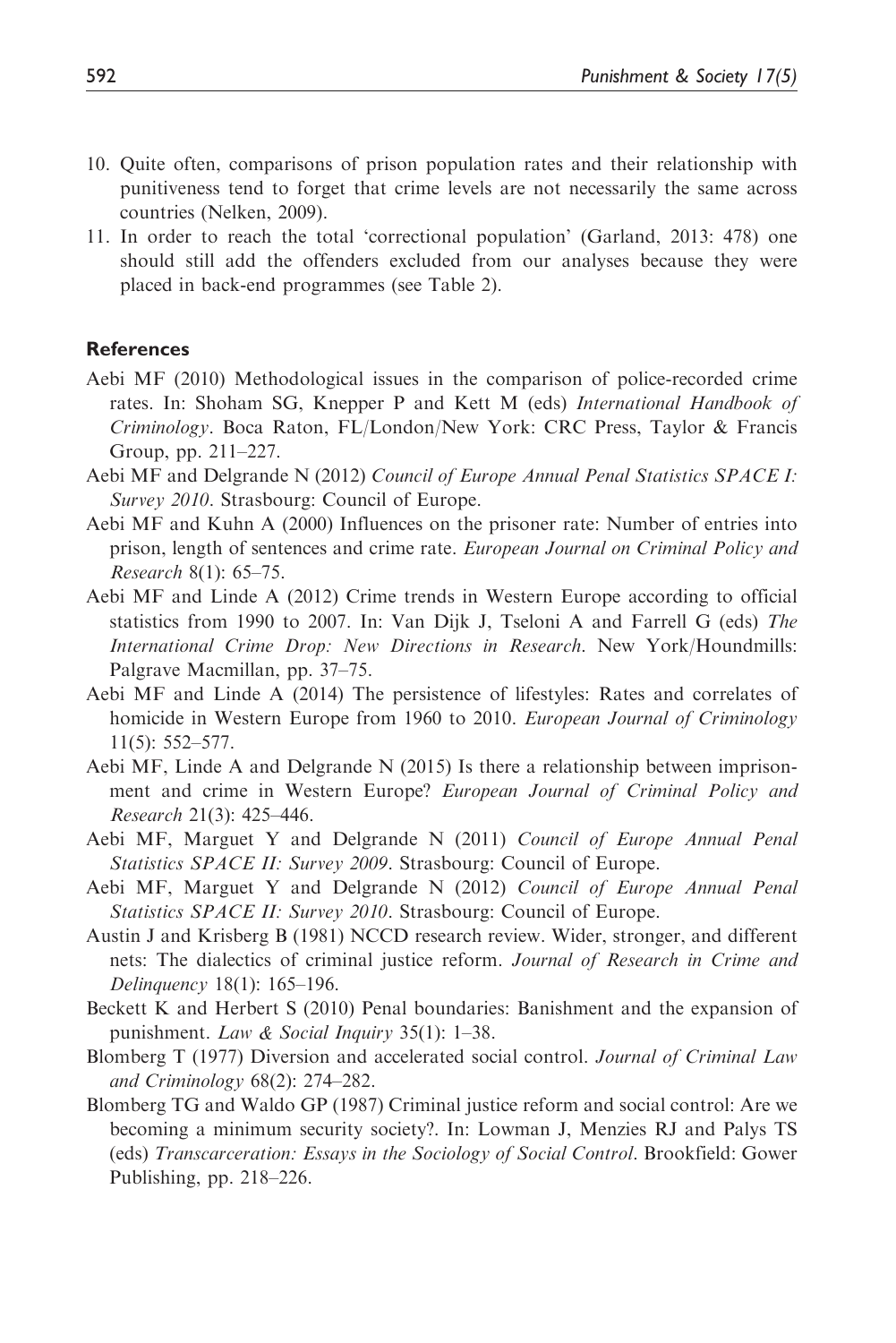- Blomberg TG, Bales W and Reed K (1993) Intermediate punishment: Redistributing or extending social control? Crime, Law and Social Change 19(2): 187–201.
- Bottoms AE (1995) The philosophy and politics of punishment and sentencing. In: Clarkson C and Morgan R (eds) The politics of sentencing reform. Oxford: Clarendon, pp. 17–49.

Cavadino M and Dignan J (2006) Penal Systems: A Comparative Approach. London: SAGE.

- Cepas A and Sakalauskas G (2010) Lithuania. In: Aebi MF, Jaquier V and Newman GR (eds) Crime and Punishment around the World. Vol 4: Europe. Santa Barbara, CA/Denver, CO/Oxford: ABC-Clio, pp. 197–207.
- CoE (Council of Europe) (1949) Statute of the Council of Europe. London: Council of Europe.
- CoE (Council of Europe) (1992) Recommendation No. R (92)16 of the Committee of Ministers to Member States on the European Rules on Community Sanctions and Measures (Adopted by the Committee of Ministers on 19 October 1992). Strasbourg: Council of Europe.
- CoE (Council of Europe) (1999) Recommendation No. R (99)22 of the Committee of Ministers to Member States on Prison Overcrowding and Prison Population Inflation (Adopted by the Committee of Ministers on 30 September 1999). Strasbourg: Council of Europe.
- CoE (Council of Europe) (2000) Recommendation No. R (2000)22 of the Committee of Ministers to Member States on the Implementation of the European Rules on Community Sanctions and Measures (Adopted by the Committee of Ministers on 29 November 2000). Strasbourg: Council of Europe.
- CoE (Council of Europe) (2010) Recommendation CM/Rec(2010)1 of the Committee of Ministers to Member States on the Council of Europe Probation Rules (Adopted by the Committee of Ministers on 20 January 2010). Strasbourg: Council of Europe.
- CoE (Council of Europe) (2015) Council of Europe Annual Penal Statistics. Available at: www.unil.ch/space (last accessed 25 May 2015).
- Cohen S (1979) The punitive city: Notes on the dispersal of social control. Crime, Law and Social Change 3(4): 339–363.
- Delgrande N and Aebi MF (2009a) European prisons: Stability or change? Criminology in Europe: Newsletter of the European Society of Criminology 8(3): 1, 17–19.
- Delgrande N and Aebi MF (2009b) Les détenus étrangers en Europe: Quelques considérations critiques sur les données disponibles de 1989 à 2006. Déviance et Société 33(4): 475–499.
- Dünkel F and Snacken S (2005) Les prisons en Europe. Paris: L'Harmattan.
- Dünkel F, Lappi-Seppälä T, Morgenstern C, et al. (eds) (2010) Kriminalität, Kriminalpolitik, strafrechtliche Sanktionspraxis und Gefangenenraten im europäischen Vergleich. Schriften zum Strafvollzug, Jugendstrafrecht und zur Kriminologie. Mönchengladbach: Forum Verlag Godesberg.
- Durmanov ND (1959–1960) Criminal Code of the Soviet Union and the Correctional Labour Services in the U.S.S.R.: A short survey (part I). Canadian Journal of Corrections 2(4): 363–368.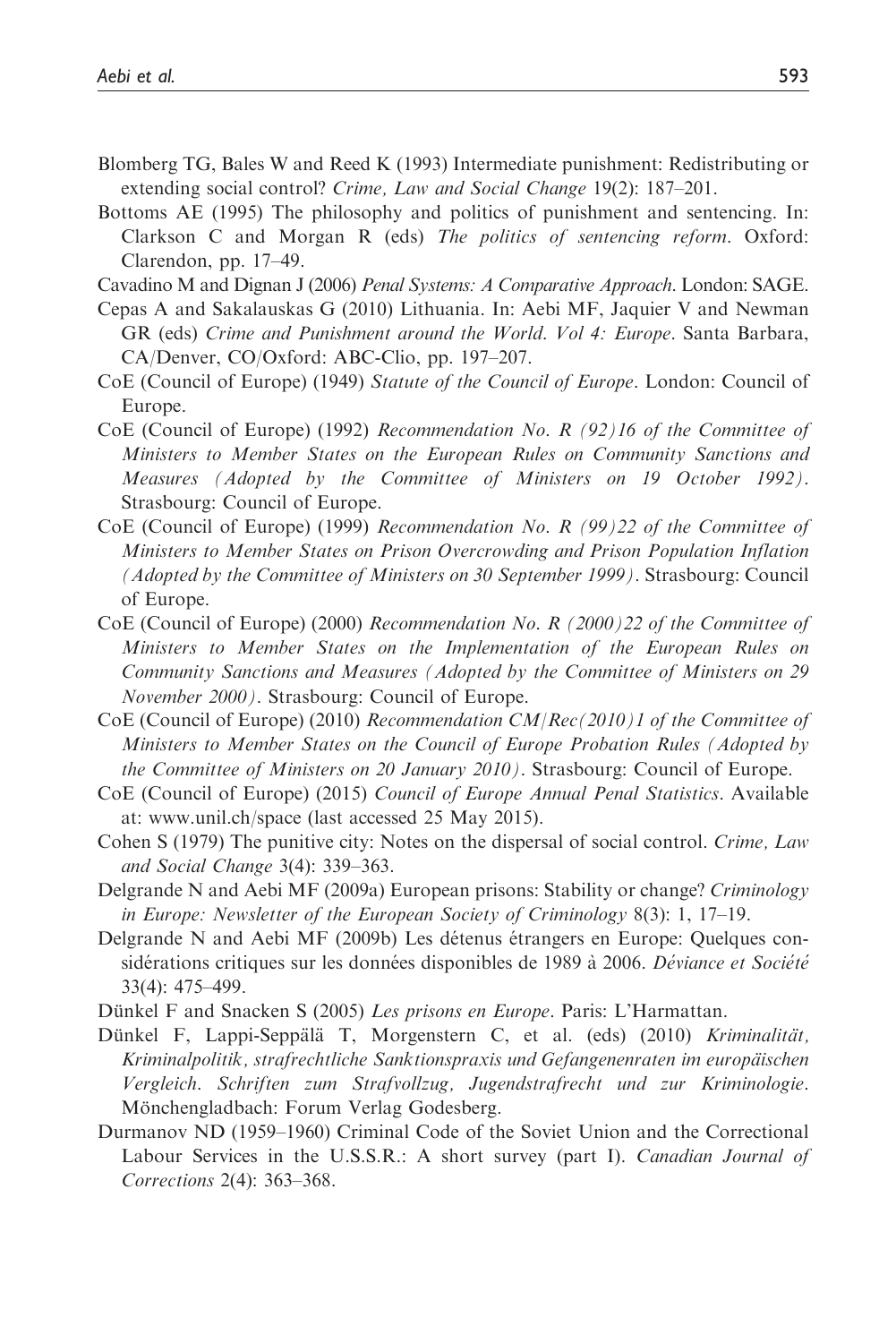- Durmanov ND (1960–1961) Criminal Code of the Soviet Union and the Correctional Labour Services in the U.S.S.R.: A short survey (part II). Canadian Journal of Corrections 3(2): 170–184.
- Farrall S (2002) Rethinking What Works with Offenders: Probation, Social Context and Desistance from Crime. Portland, OR: Willan Publishing.
- Garland D (1996) The limits of the sovereign state: Strategies of crime control in contemporary society. British Journal of Criminology 36(4): 445–471.
- Garland D (2001) The Culture of Control: Crime and Social Order in Contemporary Society. Oxford: Oxford University Press.
- Garland D (2013) Penality and the penal state. Criminology 51(3): 475–517.
- Garland D (2014) Cultures of control and penal states. In: Kiss V (ed.) Beyond Punitiveness: Crime and Crime Control in Europe in a Comparative Perspective. Selection of Presentations of Plenary Sessions of the Eurocrim 2013 Conference. Budapest: Hungarian Society of Criminology.
- Gruszczyńska BZ and Heiskanen M (2011) Trends in police-recorded offences. European Journal on Criminal Policy and Research 18(1): 83–102.
- Harris AJ, Lobanov-Rostovsky C and Levenson JS (2010) Widening the net: The effects of transitioning to the Adam Walsh Act's Federally Mandated Sex Offender Classification System. Criminal Justice and Behavior 37(5): 503–519.
- Haverkamp R, Mayer M and Levy R (2004) Electronic monitoring in Europe. European Journal of Crime, Criminal Law and Criminal Justice 12(1): 36–45.
- Hylton JH (1982) Rhetoric and reality: A critical appraisal of community correctional programs. Crime & Delinquency 28(3): 341–373.
- Kerezsi K, Hatvani E, Kóta T, et al. (2008) Hungary. In: Van Kalmthout AM and Durnescu I (eds) Probation in Europe. Nijmegen: Wolf Legal Publishers, 417–455.
- Killias M, Camathias P and Stump B (2000) Alternativ-Sanktionen und der 'Netwidening'-Effekt-ein quasi-experimenteller Test. Zeitschrift für die gesamte Strafrechtswissenschaft 112(3): 637–652.
- Klein MW (1979) Deinstitutionalization and diversion of juvenile offenders: A litany of impediments. Crime and Justice 1: 145–201.
- Knepper P (2012) An international crime decline: Lessons for social welfare crime policy? Social Policy and Administration 46(4): 359–376.
- Koss C (2008) Austria. In: Van Kalmthout AM and Durnescu I (eds) Probation in Europe. Nijmegen: Wolf Legal Publishers, 43–74.
- Krajewski K (2010) Poland. In: Aebi MF, Jaquier V and Newman GR (eds) Crime and Punishment around the World. Vol 4: Europe. Santa Barbara, CA/Denver, CO/ Oxford: ABC-Clio, pp. 256–265.
- Kristoffersen R (2010) Correctional Statistics of Denmark, Finland, Iceland, Norway and Sweden 2004–2008. Kriminalomsorgens utdanningssenter. Oslo: Correctional Service of Norway Staff Academy.
- Lappi-Seppala T (2008) Crime prevention and community sanctions in Scandinavia. UNAFEI Resource Material Series 74: 20–52.
- Lappi-Seppala  $\bar{T}$  (2012) Penal policies in the Nordic countries 1960–2010. Journal of Scandinavian Studies in Criminology and Crime Prevention 13(1): 85–111.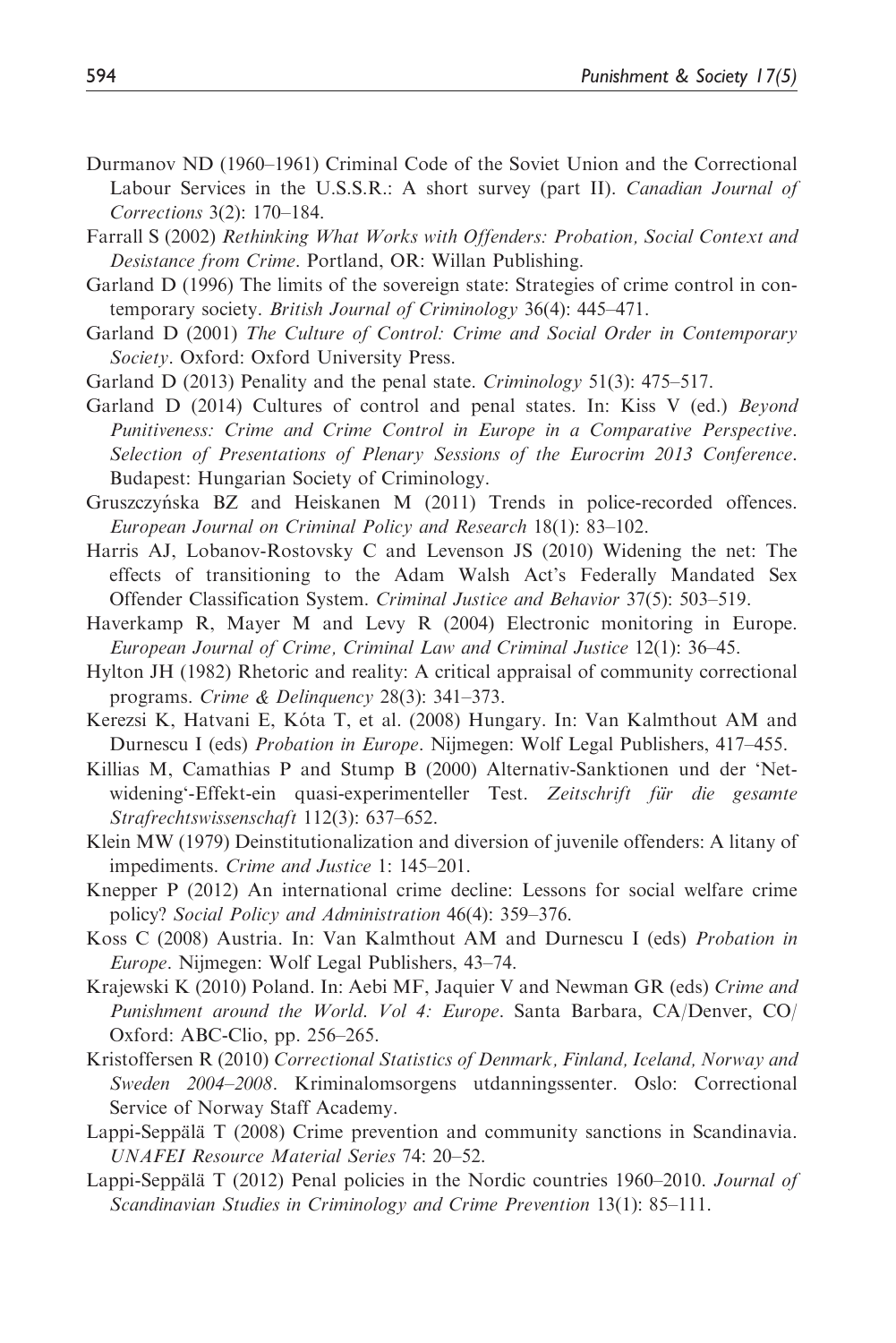- Lemert EM (1981) Diversion in juvenile justice: What hath been wrought. Journal of Research in Crime and Delinquency 18(1): 34–46.
- Lindholm M and Bishop N (2008) Sweden. In: Van Kalmthout AM and Durnescu I (eds) Probation in Europe. Nijmegen: Wolf Legal Publishers, pp. 1025–1046.
- McIvor G, Beyens K, Blay E, et al. (2010) Community service in Belgium, the Netherlands, Scotland and Spain: A comparative perspective. European Journal of Probation 2(1): 82–98.
- McMahon M (1990) 'Net-widening': Vagaries in the use of a concept. *British Journal of* Criminology 30(2): 121–149.
- McNeill F and Beyens K (eds) (2013) Offender Supervision in Europe. Houndmills/New York: Palgrave Macmillan.
- Mainprize S (1992) Electronic monitoring in corrections: Assessing cost effectiveness and the potential for widening the net of social control. Canadian Journal of Criminology 34(2): 161–180.
- Maruschak LM and Parks E (2012) Probation and Parole in the United States, 2011. Washington, DC: US Department of Justice, Office of Justice Programs, Bureau of Justice Statistics.
- Melossi D (2003) 'In a peaceful life': Migration and the crime of modernity in Europe/ Italy. Punishment & Society 5(4): 371–397.
- Muncie J (2001) Net widening. In: McLaughlin E and Muncie J (eds) The SAGE Dictionary of Criminology. London: SAGE, pp. 262–263.
- Nelken D (2009) Comparative criminal justice: Beyond ethnocentrism and relativism. European Journal of Criminology 6(4): 291–311.
- Nelken D (2010) Comparative Criminal Justice: Making Sense of Difference. Los Angeles, CA: SAGE.
- OFS (Office Fédéral de la Statistique) (2011) L'assistance de probation, de 2001 à 2009: Chiffres-clés concernant la pratique et son évolution. Neuchâtel: OFS.
- Padgett KG, Bales WD and Blomberg TG (2006) Under surveillance: An empirical test of the effectiveness and consequences of electronic monitoring. Criminology  $\&$  Public Policy 5(1): 61–91.
- Petersilia J and Turner S (1990) Comparing intensive and regular supervision for highrisk probationers: Early results from an experiment in California. Crime & Delinquency 36(1): 87–111.
- Phelps MS (2013) The paradox of probation: Community supervision in the age of mass incarceration. Law & Policy 35(1–2): 51–80.
- Pratt J (2008) Scandinavian exceptionalism in an era of penal excess: Part I: The nature and roots of Scandinavian exceptionalism. British Journal of Criminology 48(2): 119–137.
- Raynor P (1988) Probation as an Alternative to Custody: A Case Study. Aldershot: Avebury.
- Raynor P and Robinson G (2009) Rehabilitation, Crime and Justice. Houndmills/New York: Palgrave Macmillan.
- Roberts JV, Stalans LJ, Indermaur D, et al. (2002) Penal Populism and Public Opinion: Lessons from Five Countries. Oxford: Oxford University Press.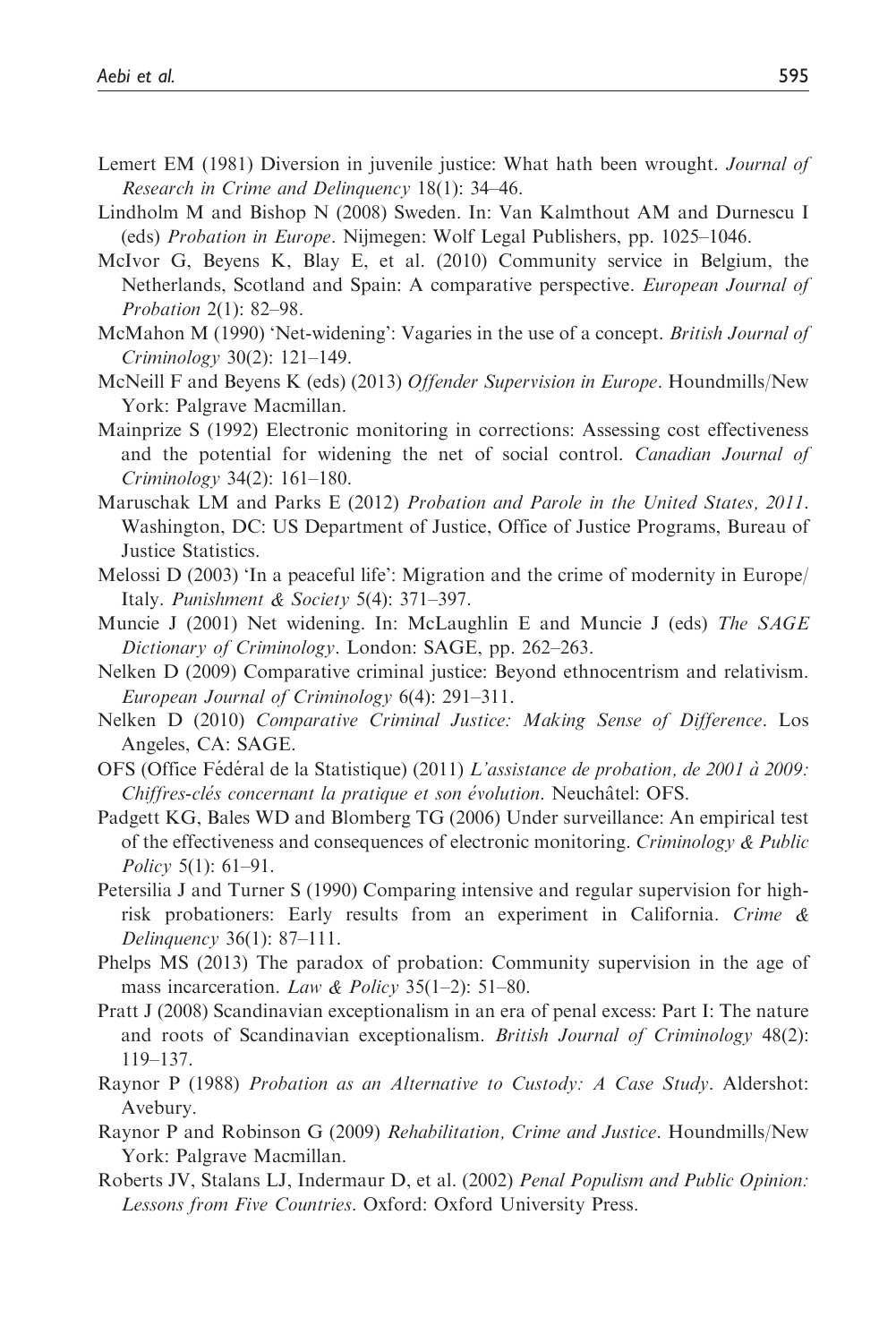- Ruggiero V and Ryan M (eds) (2013) Punishment in Europe: A Critical Anatomy of Penal Systems. Houndmills/New York: Palgrave Macmillan.
- Sanders A (1988) The limits to diversion from prosecution. British Journal of Criminology 28(4): 513–532.
- Selih A and Završnik A (eds) (2012) Crime and Transition in Central and Eastern Europe. New York: Springer.
- Simon J (2007) Governing through Crime. New York: Oxford University Press.
- Smit P, Haen I and Van Gammeren M (2008) An empirical approach to country clustering. In: Aromaa K and Heiskanen M (eds) Crime and Criminal Justice Systems in Europe and North America 1995–2004. Helsinki: HEUNI, 169–199.
- Snacken S (2011) Prisons en Europe: Pour une pénologie critique et humaniste. Bruxelles: Larcier.
- Snacken S, Beyens K and Tubex H (1995) Changing prison populations in western countries: Fate or policy? European Journal of Crime, Criminal Law and Criminal Justice 3(1): 18–53.
- Spaans EC (1998) Community service in the Netherlands: Its effects on recidivism and net-widening. International Criminal Justice Review 8: 1–14.
- Stenson K and Edwards A  $(2004)$  Policy transfer in local crime control: Beyond naïve emulation. In: Newburn T and Sparks R (eds) Criminal Justice and Political Cultures: National and International Dimensions of Crime Control. Cullompton: Willan.
- Storgaard A (2001) Denmark. In: Van Zyl Smit D and Dünkel F (eds) *Imprisonment* Today and Tomorrow: International Perspectives on Prisoners' Rights and Prison Conditions. The Hague: Kluwer Law International, 175–210.
- Tonry M (2007) Determinants of penal policy. Crime & Justice 36: 1–48.
- Tonry M and Lappi-Seppälä T (eds) (2011) Crime and Justice in Scandinavia. Crime  $\&$ Justice, vol. 40. Chicago, IL: University of Chicago Press.
- Tonry M and Lynch M (1996) Intermediate sanctions. Crime & Justice 20: 99–144.
- Tournier PV (1999) The collection of crime and criminal justice statistics in the context of the Council of Europe. In: 12th Conference of Directors of Prison Administration (CDAP): Proceedings, Strasbourg, November 1997. Strasbourg: Council of Europe, 33–42.
- Van Dijk J (2008) The World of Crime. Los Angeles, CA: SAGE.
- Van Dijk J, Tseloni A and Farrell G (eds) (2012) The International Crime Drop: New Directions in Research. Houndmills/New York: Palgrave Macmillan.
- Van Kalmthout AM and Durnescu I (eds) (2008) Probation in Europe. Nijmegen: Wolf Legal Publishers.
- Vidales-Rodrı´guez C (2011) Pena de trabajos en beneficio de la comunidad y seguridad vial: Cuestiones y perspectivas. Securitas Vialis 8: 33–48.
- Young J (1999) The Exclusive Society: Social Exclusion, Crime and Difference in Late Modernity. London: SAGE.
- Wacquant L (2009) Punishing the Poor: The Neoliberal Government of Social Insecurity. London: Duke University Press.